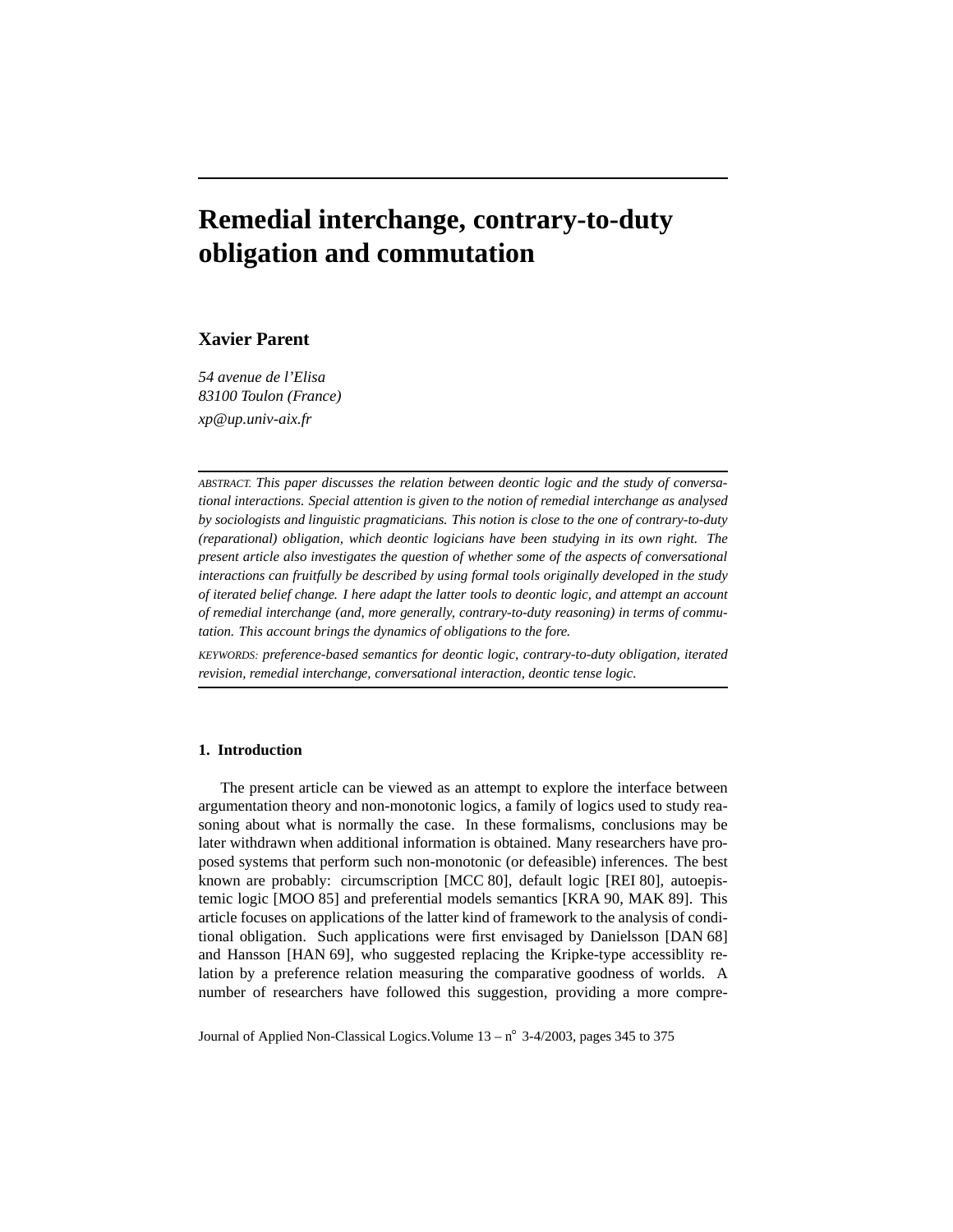hensive investigation of the treatment of conditional obligation within a preferencebased approach ([CHE 74, LEW 74, JAC 85, MAK 93, ÅQV 93, PRA 97b, TOR 97, ÅQV 02]).

Over the past decades, non-monotonic logicians have been increasingly interested in the field of argumentation. Current research programmesin this area tend to fall into three main groups: those focusing on specific argumentative schemes, those dealing with the interface between semantics and pragmatics, and those developing a general theory of how arguments interact. The motivations of the last two groups are much less obvious than those of the first. Some comments are thus in order. First, the interest in pragmatic issues comes from the realization that some essential elements of the communicational content of an utterance, such as presupposition and conversational implicature, prove to be defeasible and subject to exceptions. This was already noticed by Grice [GRI 75], who viewed defeasibility as a defining property of so-called conversational implicatures. This observation has motivated a number of attempts to describe pragmatic inference as a non-monotonic one. Among the most representative works that have been done in this direction, one might mention the attempt made by Mercer [MER 88, MER 90] to apply default logic to the theory of presupposition, the theory of quantitative implicatures as put forth by Gazdar [GAZ 79a, GAZ 79b], or the attempt made by Perrault [PER 90], and Appelt and Konolige [APP 89] to import non-monotonic logic into speech-act theory.

Programmes whose ambition is to develop a general theory of how arguments interact mainly include systems for defeasible argumentation as developed by Pollock [POL 87], Prakken and Sartor [PRA 97a], Bench-Capon [BEN 03], and others. This third group of programmes can be viewed as an attempt to clarify and meet some of the criticisms made by Toulmin [TOU 58] against formal logic. The focus shifts here from pragmatic considerations to general questions of acceptability in the face of iterated defeat among arguments. The style of analysis that is usually adopted can be described as follows. Given a theory  $-$  i.e. a set of sentences representing the basic facts of the situation and a set of default rules, the entire set of arguments based on this theory is first determined. Next, the defeat relations among these arguments is computed. On the basis of this pattern of defeat relations, it is then possible to isolate a particular subset of arguments that are to be counted as justified (or, if you prefer, ultimately undefeated). There is a notion with which we must be very careful. It is the notion of reinstatement, which says that an argument should be counted as acceptable even if it is defeated, as long as its defeaters are themselves defeated. It is *via* this principle that the procedure isolates the set of justified arguments. As observed by Horty [HOR 01], the notion of reinstatement seems to be problematic. Intuitive counter-examples can be given to this idea, thereby setting a serious question mark against this group of theories. A more detailed discussion of this issue and related ones can be found in Prakken [PRA 02].

In this article my chief concern is to try to evaluate the extent to which deontic logic can be relevant to the study of argumentation. Special attention is given to the study of conversational interaction. In the best tradition of Goffman [GOF 71], who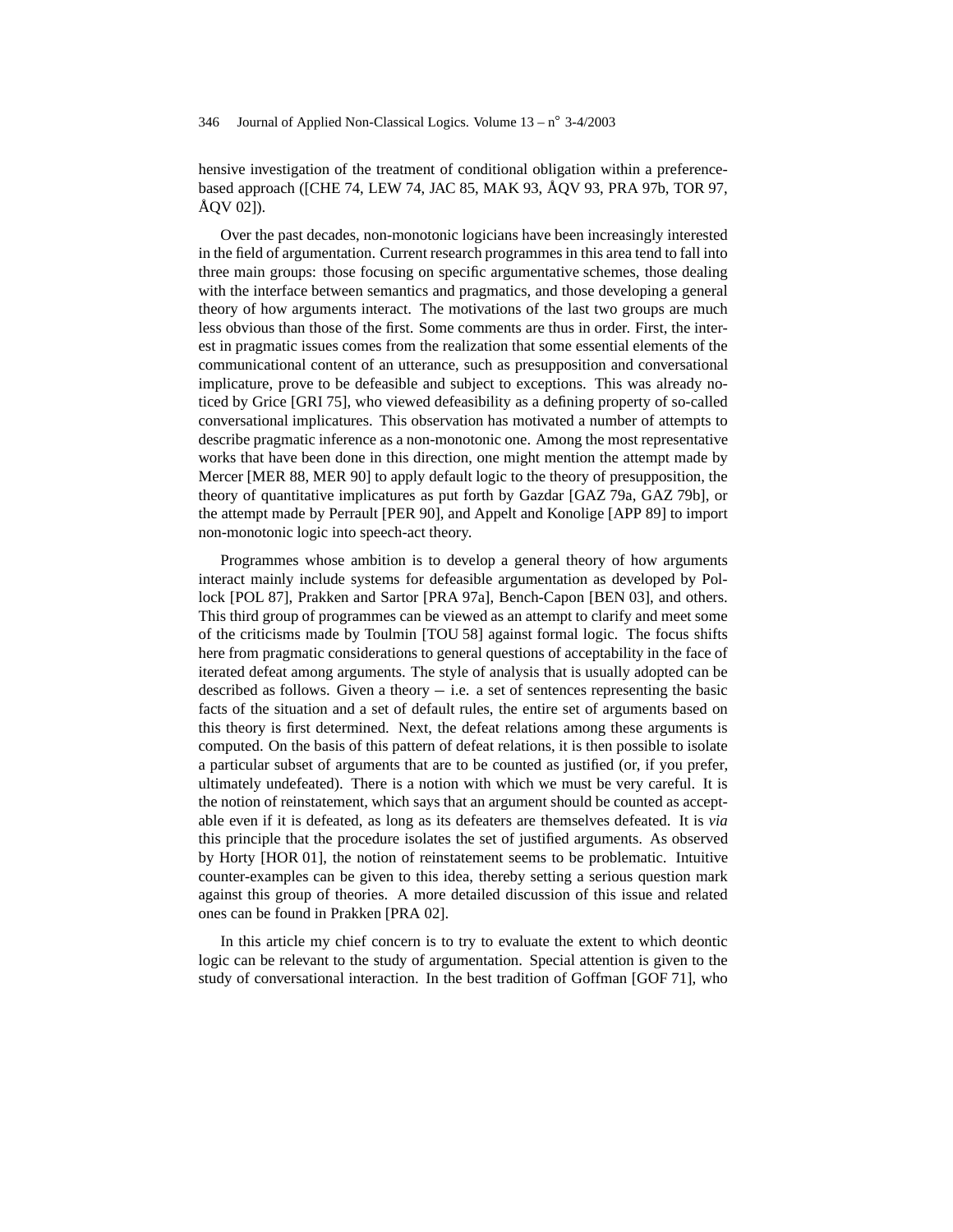thought of remedial interchange as forming the nucleus of social activity, some writers tend to adopt a model of analysis in which reparational obligation plays a critical role [OWE 83, BRO 87, KER 94]. They often claim to be primarily concerned with the attempt to extract the formal pattern of conversational (face-to-face) interactions. Such a claim may, at first, be rather puzzling. Since the study of Chisholm [CHI 63], it has been increasingly clear that, as far as logic is concerned, the notion of a remedial interchange is not an easy one to grasp. The work of those interested in conversational interaction usually goes on as if the intricacies of contrary-to-duty norms had never been heard of.

This article also raises the question of whether deontic logic can benefit from concepts developed in the study of iterated belief change. My emphasis here is not on new formal results, but rather on introducing a way of thinking about contrary-toduty contexts that is slightly different from more familiar ones. (For an overview, see [CAR 02].). The basic idea is to assume that, when they learn that an obligation has been transgressed, interactants minimally revise the ideality ordering (over possible worlds) to have the appropriate obligation deconditionalised (or detached). This process will be referred to as a *commutation*, because close examination reveals that, at the time of the violation, the set of 'second best' worlds commutes with the set of 'best' worlds. As will emerge in due course, this is very similar in structure to so-called natural revision, as developed by Boutilier [BOU 96] to give a semantic characterization of iterated belief change. All preference-based deontic logics known to me are static in the sense that there is no room left for updating the comparative goodness relation (in some way or other) so as to accomodate new information.<sup>1</sup> My contention here is that in the dynamics of conversational interaction there is room for such readjustments.

This paper is an attempt to substantiate these hypotheses further by elaborating the points outlined above. Section 2 presents Goffman's analysis of the notion of remedial interchange, as well as the difficulty I will focus on, which will take the form of a dilemma. Section 3 discusses one way of getting out of this dilemma, by taking time into account. This detour *via* so-called temporal deontic logic will serve as a means of introducing the basic idea underlying the account in terms of commutation, which will be the focus of attention in section 4. It will appear, then, that this second account provides a more satisfactory analysis of the notion of remedial interchange.

## **2. Remedial interchange**

I begin by discussing the notion of remedial interchange as described by the sociologist E. Goffman in Ch. 3 of *Relations in public* (see [GOF 71]). My purpose in this paper is simply to try to connect two research traditions that have so far been developing on their own. No attempt will be made here to discuss the issue of whether Goffman's conception stands up to close scrutiny. On the other hand, presumably

<sup>-</sup> . One exception is the update semantics of van der Torre and Tan [TOR 99].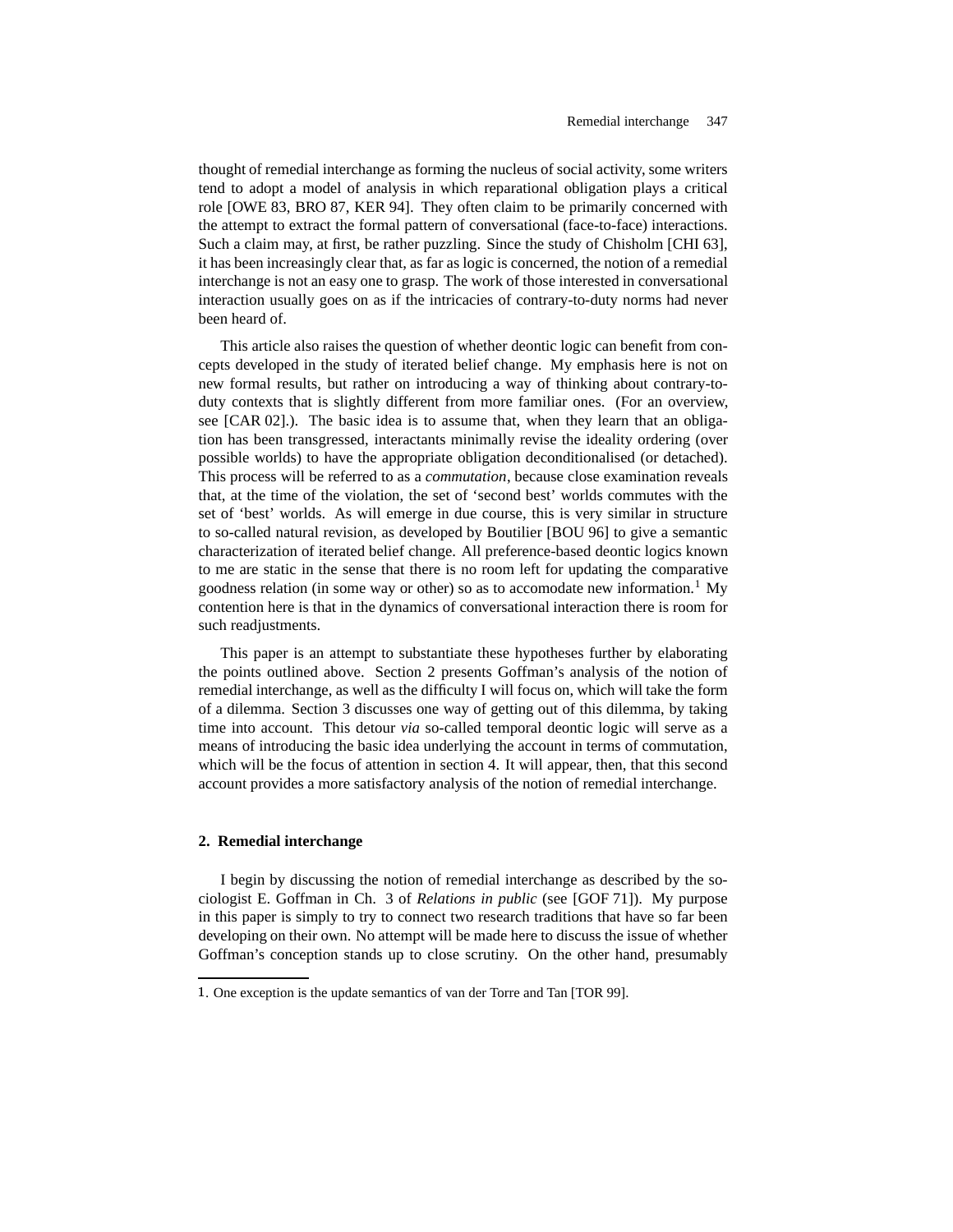most deontic logicians will think that the notion of remedial interchange just provides one example of a contrary-to-duty (CTD) structure  $-$  one illustration among many others. I cannot here discuss in detail the many examples considered in the literature on deontic logic.

Goffman defends the view that interactions of agents can usefully be described as governed by norms. The norms Goffman is most concerned with are those to do with "territories of the self" [GOF 71, chap. 2] and the violations he is particularly interested in are those to do with "encroachments" on another's territory [GOF 71, p. 44]. The metaphor of territory is borrowed from the literature on ethology. This notion includes the following areas:

– Personal space.

– Use space: the territory immediately around or in front of an individual, his claim to which is in general respected because of instrumental needs. For instance, when I am close to a picture, others will make some effort to walk around my line of vision.

– The turn: the order in which someone receives an item with respect to someone else in the same situation. Examples abound: number-tickets; names on a receptionist's list.

– Possessional territory: any set of objects that can be identified with the self.

– Information preserve: the set of facts about himself to which an individual expects to control access while in the presence of others. These are traditionally treated under the heading of "privacy".

– Conversation preserve: the right of an individual to exert some control over who can summon him and when he can be summoned.

From the description of these types of territories, it emerges that the notion of territory is a normative one, in the sense that in general its occupier has the *right* to claim it as their own and the *right* to attempt to exclude others from it. When an individual encroaches on another's territory, a particular kind of activity occurs: remedial interchange. Its function is a negative one: it is a means of avoiding conflict, by

"transforming what could be seen as offensive into what can be seen as acceptable". [GOF 71, p. 109]

Goffman sees remedial interchange as having three basic forms: accounts, apologies and requests. It is here unnecessary to examine these three kinds of communicative acts (and, more generally, the notion of remedial interchange) in the light of speech acts theory, since in this paper I aim simply to point out the relevance of deontic logic for those working on face-to-face interactions in the tradition of Goffman. One might mention Owen [OWE 83], Brown and Levinson [BRO 87] and Kerbrat-Orecchioni [KER 94]. (The list is necessarily selective.) They address the issue of language use and verbal interaction from the viewpoint of sociolinguistics and linguistic pragmatics. Their approach is inspired from the work of Goffman, in that apparently they all assume that remedial work has some role to play in any attempt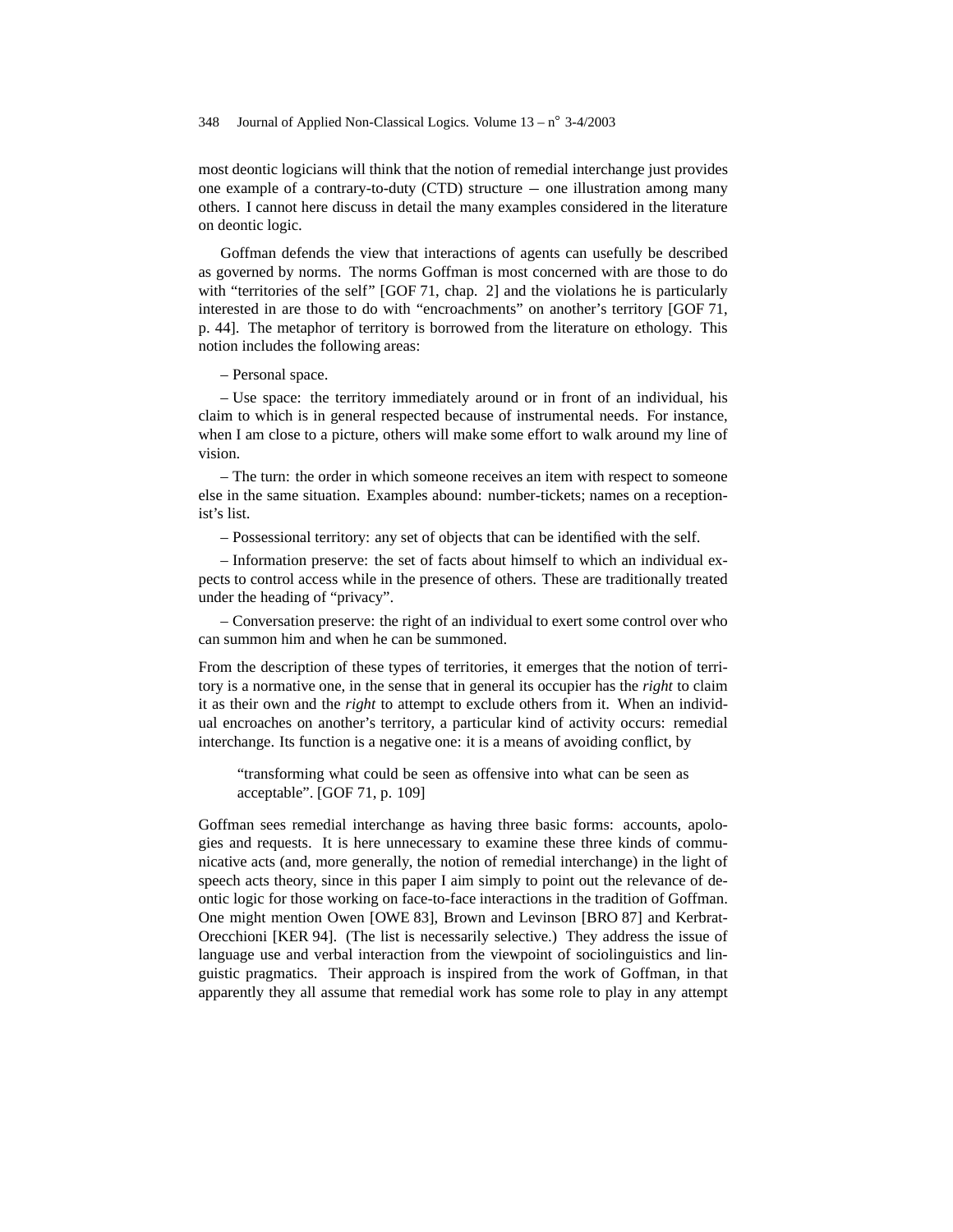to characterise interaction between agents. Such an approach has been criticized, on the ground that it exaggerates the aggressive character of face-to-face interaction, be it verbal or non-verbal. This is not germane for my present purpose.

At this point, it is interesting to consult the literature on deontic logic. In general these authors describe themselves as aiming to clarify the "logic" of conversational (face-to-face) interactions. For instance, Owen writes:

"A broader aim in [my] work is to demonstrate that everyday conversation is not disordered, rambling, and 'casual' [. . .] but ordered, coherent and well-suited for the achieving of interactional goals". [OWE 83, p. 1]

Such a claim sets a problem, which is usually taken to be a hard one for deontic logicans. It is generally referred to as Chisholm's paradox,<sup>2</sup> and can be illustrated with a simple example:

EXAMPLE 1. — (Goffman [GOF 71, p. 140])

Deed:  $A$  trips over  $B$ 

: "Sorry"

: "S'okay"

The following sentences all appear to be true:

a) 
$$
\bigcirc
$$
  
b)  $\bigcirc$   $(r_1/o)$   
c)  $\Box$   $(r_1 \rightarrow o)$   
d) o

Here  $\bigcirc(\psi/\phi)$  (resp.  $\bigcirc\psi$ ) stands for the obligation of  $\psi$  given  $\phi$  (resp. the obligation of  $\psi$ ). The propositional letters *o* and  $r_1$  can be read as (respectively) "offence" and "remedy". The  $\Box$ -operator expresses necessity of type S5. The sentence  $\Box(r_1 \rightarrow o)$ (premiss c)) is read " $r_1$  presupposes o". The import of c) is essentially to rule out the case where the offender apologizes for an act that did not in fact occur. Intuitively, this amounts to restricting one's attention to the (not infrequently realised) case where the action observed is the same as the action performed. The kind of scenario Goffman is interested in is similar in pattern to the "gentle murderer" scenario (Forrester [FOR 84]) and to the "white fence" scenario (Prakken and Sergot [PRA 96]). The first one contains the following data: Smith ought not to kill his mother; if Smith kills his mother, he ought to kill her gently; gentle killing necessarily implies killing; Smith kills his mother. The second one contains the following data: there must be no fence; if there is a fence, it must be white; being a white fence necessarily implies being a fence; there is a fence.

<sup>#</sup> . See Chisholm [CHI 63].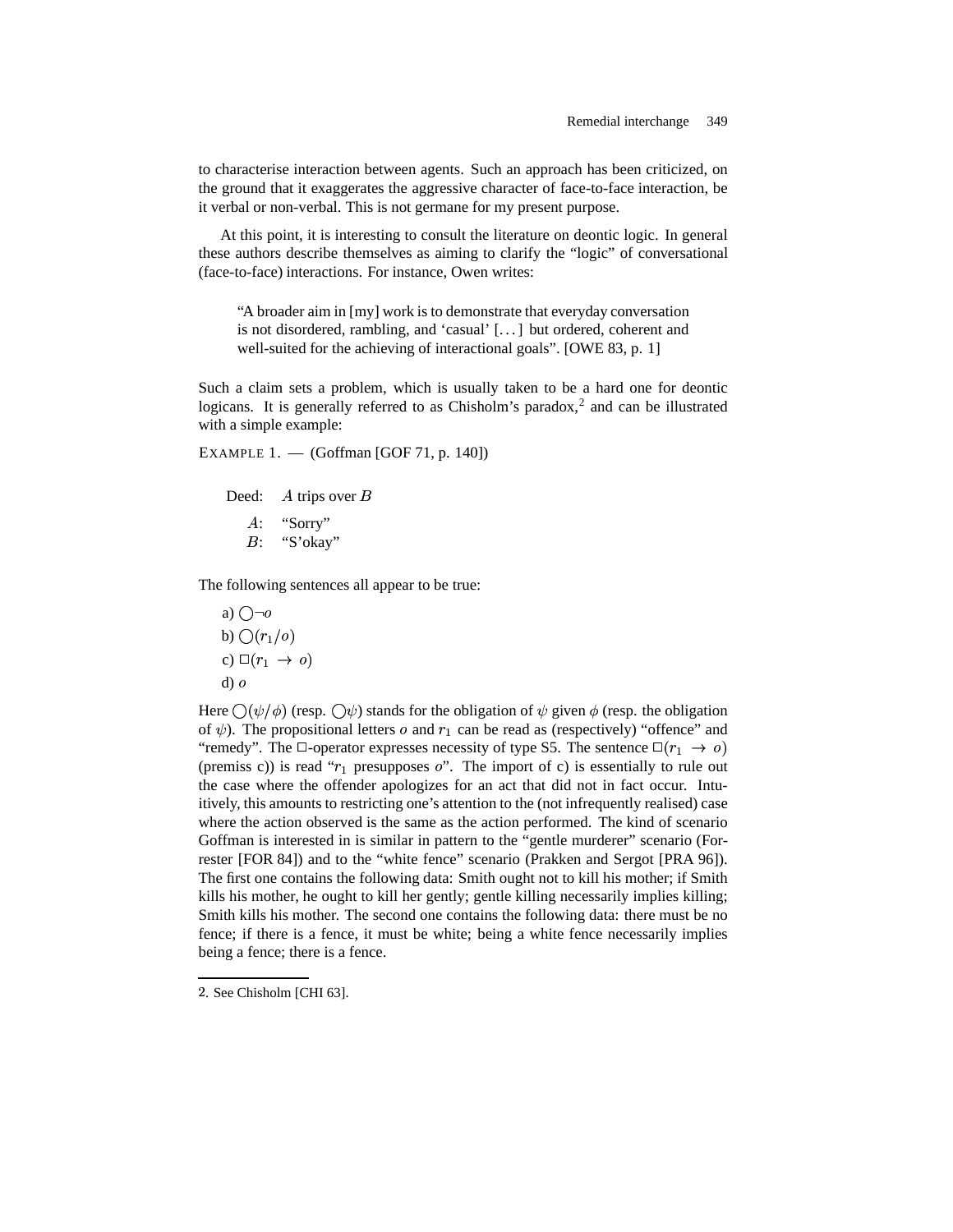Now, consider a deontic logic that validates the following two principles, known as *Weakening the Consequent* (WC) and *Factual Detachment* (FD), respectively:

$$
(\bigcirc(\psi/\phi) \land \Box(\psi \to \psi')) \to \bigcirc(\psi'/\phi) \tag{WC}
$$

$$
(\bigcirc(\psi/\phi)\,\wedge\,\phi)\,\rightarrow\,\bigcirc\psi\tag{FD}
$$

As is well-known from the literature on the logic of norms, there is an undesirable interaction between these two rules. On the one hand, the obligation

 $\bigcap r_1$ 

can be derived from b) and d) by using (FD). On the other hand, c) entails  $\square(\neg o \rightarrow \neg o)$  $\neg r_1$ ). From this together with a), it immediately follows by (WC) that

$$
\bigcirc \neg r_1
$$

Some may not be satisfied by this result, since intuitively a)-d) are perfectly consistent. In its traditional form, Chisholm's paradox highlights the problem of the relation between two detachment principles, the "Deontic Detachment" of  $\bigcirc \neg \psi$ from  $\Gamma_1 = \{ \bigcirc \neg \phi, \bigcirc (\neg \psi / \neg \phi) \}$  and the "Factual Detachment" of  $\bigcirc \psi$  from  $\Gamma_2 =$  $\{O(\psi/\phi), \phi\}$ <sup>3</sup> Once again, the kind of contrary-to-duty (CTD) situation Goffman seems to have in mind is in fact close to the white fence/gentle murderer scenarios. These are obtained by substituting, in Chisholm's initial example,  $\square(\psi \rightarrow \phi)$  for  $\bigcirc$   $(\neg \psi / \neg \phi)$ .

The problems raised by CTDs have many facets. In this article I choose to focus on one of them only, namely the problem caused by the interplay between the two rules FD and WC. One might refer to this as (to put it in Åqvist's terms) "the dilemma of Weakening the Consequent and Factual Detachment".<sup>4</sup> In section 4, I shall introduce and explore a way of getting out of this dilemma, by using tools originally developed in the context of the study of iterated belief change. The intuition that guides and motivates such an approach is better explained by analogy with earlier proposals based on temporal deontic logic. As we shall see in section 3, a number of contributors to the deontic literature suggested that the obligation to do  $r1$  and the obligation not to do  $r1$  both hold, but not at the same time point. In some ways, the

<sup>3.</sup> In standard deontic logic – a normal modal logic of type KD, a further complication arises from the fact that conditional norms can be represented in two ways, depending upon whether or not " $\bigcirc$ " precedes "  $\rightarrow$ ". In his 1963 paper, Chisholm proposed to represent  $\bigcirc$   $(\neg \psi / \neg \phi)$  and  $\bigcirc$ ( $\psi/\phi$ ) by  $\bigcirc$ ( $\neg \phi \rightarrow \neg \psi$ ) and  $\phi \rightarrow \bigcirc \psi$ , respectively. Both kinds of detachment are then validated, causing the above tension. If the formalization is modified in accordance with the above suggestion, the consistency of  $\Gamma_1 \cup \Gamma_2$  is restored, but then another minimal requirement is not satisfied: the members of  $\Gamma_1 \cup \Gamma_2$  must be analysed in such a way that none is a logical consequence of the remaining premisses. (See [ÅQV 67, CAR 02].)

<sup>a</sup> . See Åqvist [ÅQV 02]. This one uses "Deontic Detachment" where I use "Weakening the Consequent", for the reason just explained.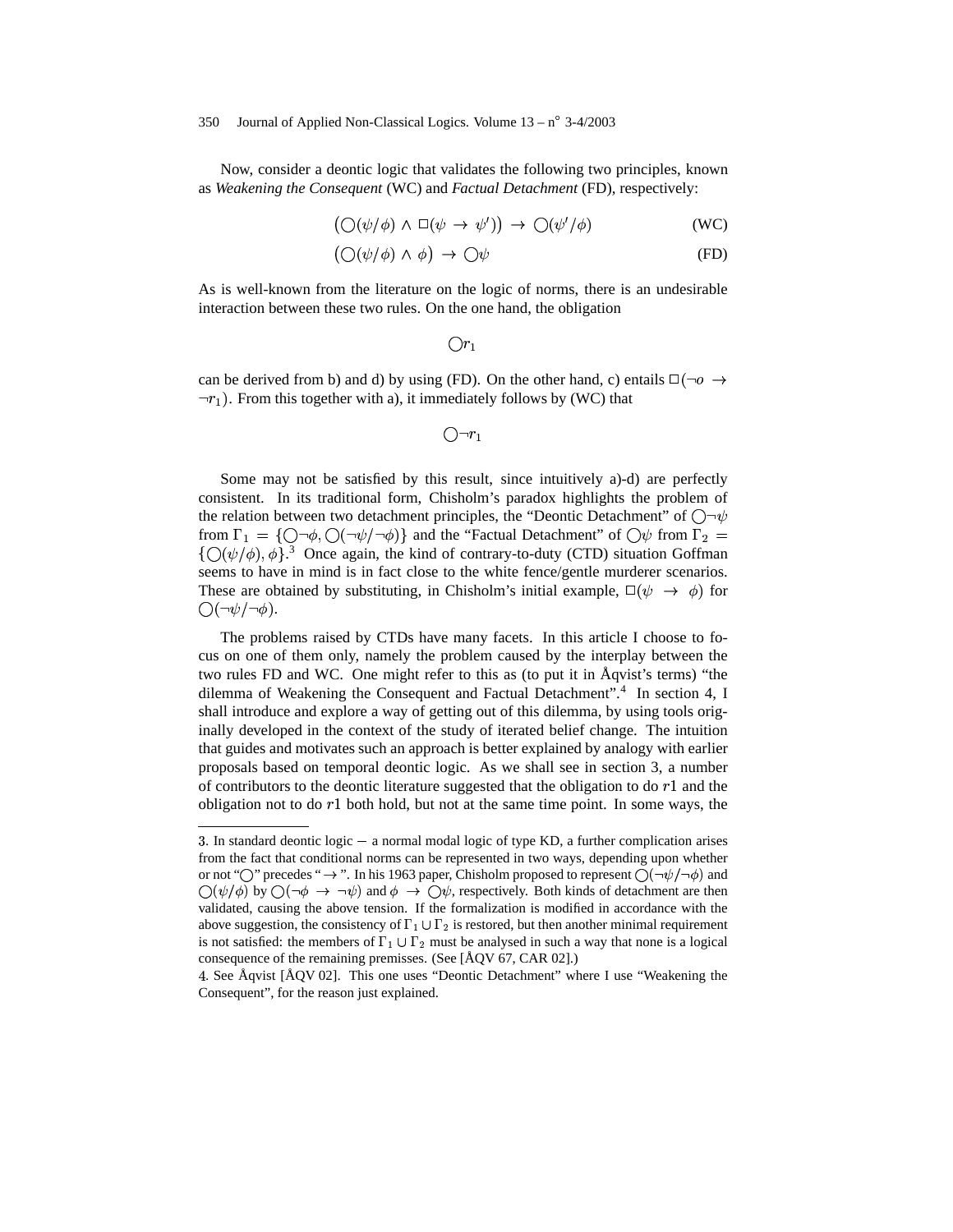account in terms of iterated revision is an attempt to give a new guise to this idea,<sup>5</sup> which I will do by adding to the example the three further moves that, according to Goffman [GOF 71, p. 140-144], usually follow the remedy. These are:

– *relief*, by which the victim provides a sign that the remedy offered by the offender is sufficient;

– *appreciation*, by which the offender shows gratitude and thankfulness;

– *minimization*, by which the victim repeats in diminished form the relief he provided as the second move.

The full sequence might be illustrated by the following example:

EXAMPLE 2. — (Goffman [GOF 71, p. 143])

| remedy                       | A: Can I use your your phone to make a local call? |
|------------------------------|----------------------------------------------------|
| relief                       | $B$ : Sure, go ahead                               |
|                              | appreciation $A$ : That's very good of you         |
| minimization $B$ : It's okay |                                                    |
|                              |                                                    |

Here is an attempt to formalize the rules on which this four-move interchange is based. One might imagine that  $A$  makes his request at the same time that he lifts the receiver. In this case, A violates his primary obligation not to take another's property. This first obligation can be rendered as

 $\bigcap \neg o$ 

For the purposes of the present discussion, it is not necessary to specify what kind of territorial offence the letter  $o$  describes. At the same time that he violates his obligation not to do  $o$ ,  $\tilde{A}$  tries to convert his offensive act into an acceptable one by providing a remedy of the "request" type. It does not seem unreasonable to assume that  $A$  provides such a remedy in accordance with a contrary-to-duty norm having the form  $(r_1 \text{ stands})$ for the remedy move):

 $\cdots$ 

In the subsequent moves of the exchange (relief, appreciation and minimization), there is a shift in concern from the issue that a norm was violated to a focus on the way the participants handle their management of infractions. A similar formal treatment might be devised for these subsequent moves. For instance it does not seem unreasonable to believe that  $B$  answers "Sure, go ahead" in accordance with an according-to-duty (ATD) obligation having the form

$$
\bigcirc (r_2/o \,\wedge\, r_1)
$$

<sup>c</sup> . I say "in some ways", because this way of presenting the proposed account is not entirely correct, though convenient. (See my concluding remarks in subsection 4.4.)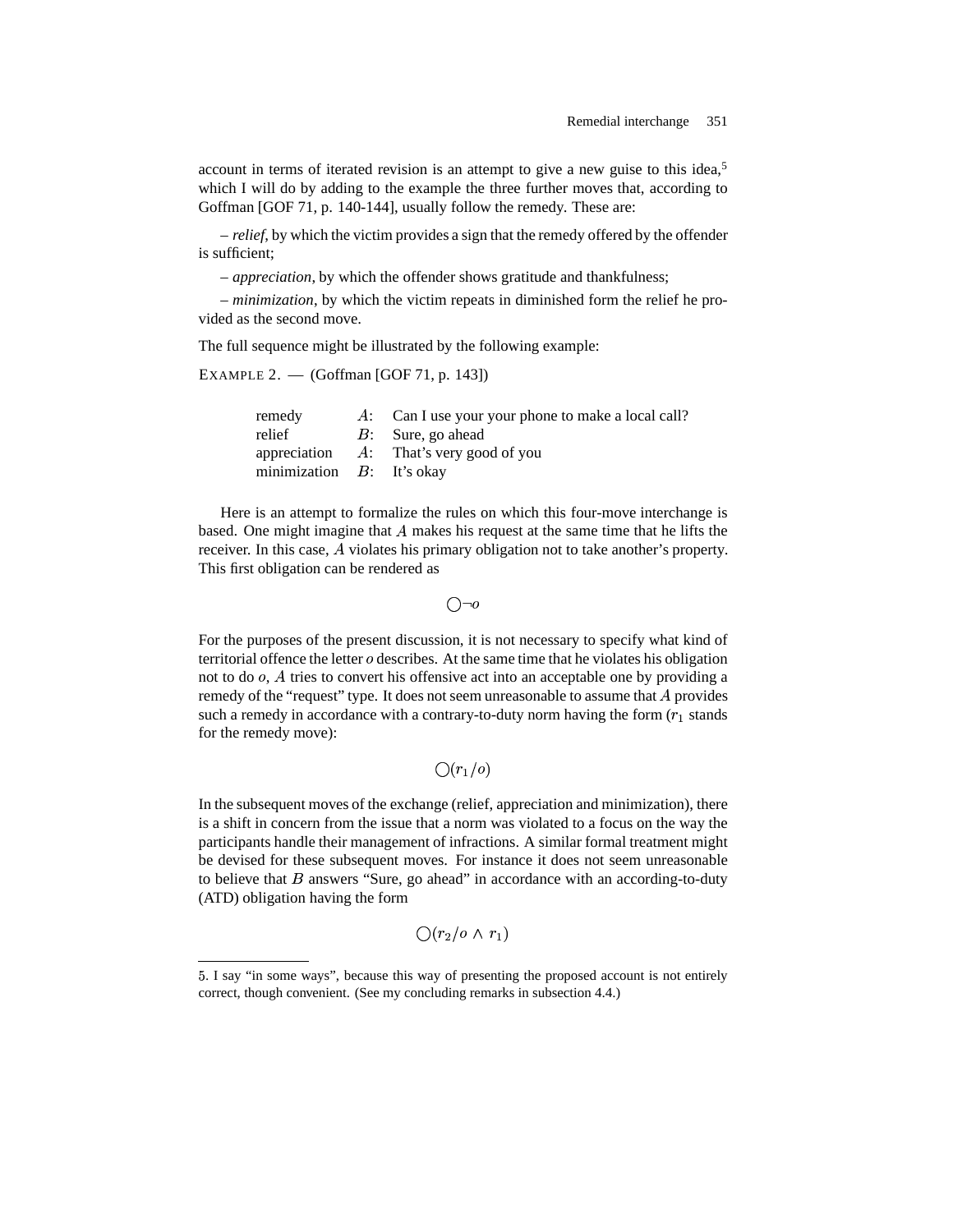where  $r_2$  describes any kind of utterances that can be assimilated to a move of the type "relief". And so forth. Goffman [GOF 71, p. 141] suggests that one participant's making such-and-such move places the other under some obligation to make the next one. If this view is correct, then the use of a deontic operator to formalize the fully expanded sequence does make sense. Table 1 recapitulates the sentences that appear to be true before the interaction above has even occurred.

|      | Normative premisses                            | Integrity constraints                                 |
|------|------------------------------------------------|-------------------------------------------------------|
|      |                                                |                                                       |
|      | $\neg$                                         |                                                       |
| (II) | $\bigcirc$ $(r_1/o)$                           | $\Box(r_1 \rightarrow o)$                             |
|      | $\bigcirc (r_2/o \wedge r_1)$                  | $\Box(r_2 \rightarrow (o \land r_1))$                 |
|      | (III) $\bigcirc$ $(a/o \wedge r_1 \wedge r_2)$ | $\Box(a \rightarrow (o \land r_1 \land r_2))$         |
|      | $\bigcap (m/o \wedge r_1 \wedge r_2 \wedge a)$ | $\Box(m \rightarrow (o \land r_1 \land r_2 \land a))$ |

**Table 1.** *The remedial cycle (full sequence)*

Row (II) lists the obligations on which the first round, remedy  $(r_1)$  and relief  $(r_2)$ , is based. Row (III) mentions those producing the second round, appreciation  $(a)$  and minimization  $(m)$ . A CTD obligation is attached to a primary obligation, and three ATD obligations are in turn associated with the CTD obligation. For lack of a better term, I use the label "integrity constraints" to cover the sentences mentioned in column ( $\beta$ ). All these are of the form  $\square(\phi \to \psi)$ . This is read " $\phi$  presupposes  $\psi$ ". As already suggested, the import of these non-normative premisses is essentially to rule out some sequences of moves that seem to be unrealistic (notwithstanding the admitted fact that they are logically possible).

This completes the description of the fully expanded remedial cycle. In section 4 I will outline a possible analysis of this example, by using tools from iterated belief change theory. Since this account owes some inspiration to so-called temporal deontic approaches to the representation of CTD scenarios, it will be useful to look at them first. The next section is an attempt to discuss this kind of treatment.

## **3. Using correctly temporalized propositions**

In the seventies and early eighties, various systems of temporal deontic logic were developed to give a consistent representation of CTD scenarios. In this section I will focus on the system DARB, first presented in Åqvist & Hoepelman [ÅQV 81] and further developed in Åqvist [ÅQV 91a]. It is beyond the scope of this paper to give a detailed account of this system. Rather, I will pick out those aspects of DARB that are relevant for the comparison with the account to be introduced in section 4.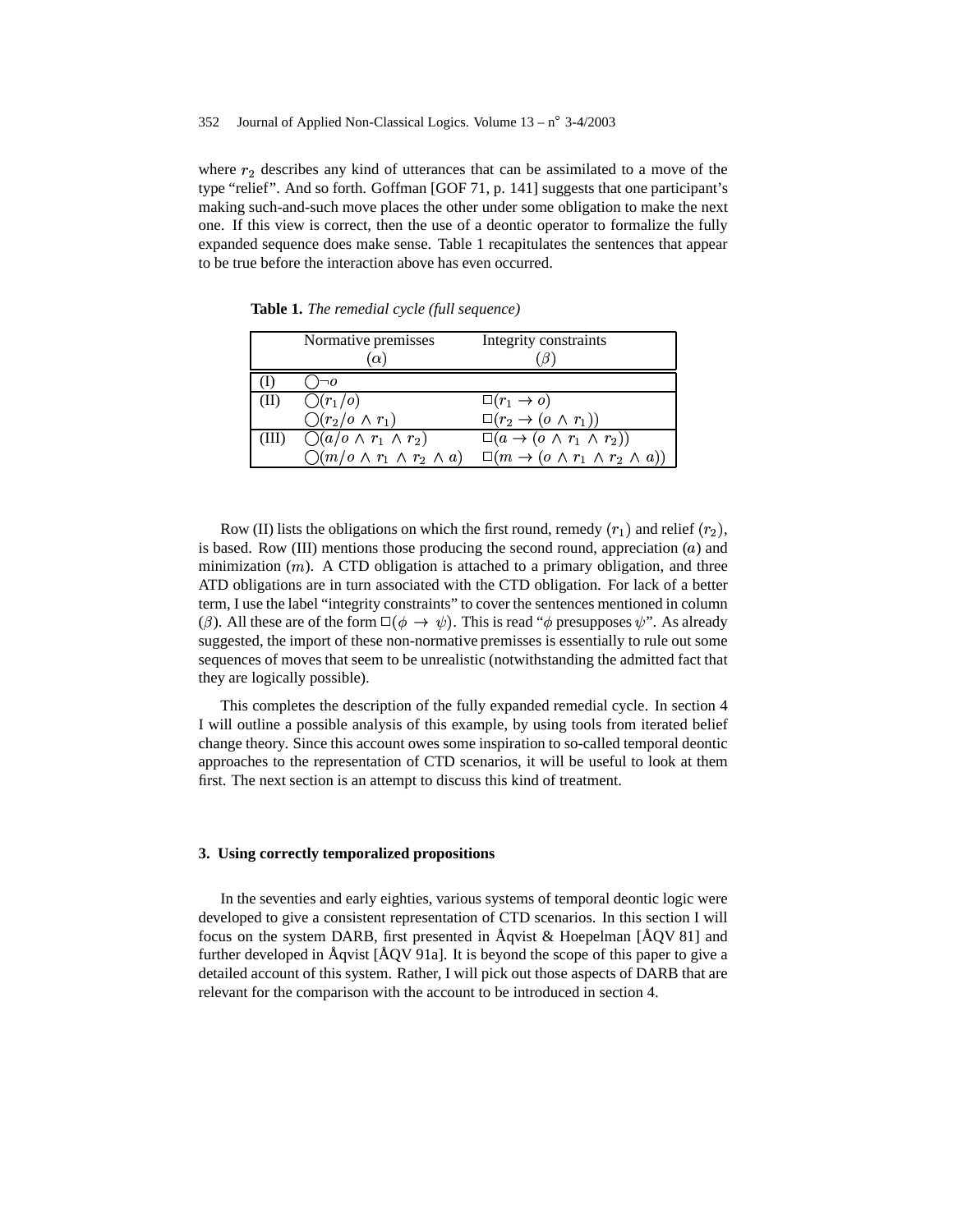The object language of DARB contains, in addition to the deontic operators alluded to above, the unary operator  $\oplus$ , to be read as "it will be the case at the next instant that". DARB has the following axiom schemata and inference rule for  $\oplus$ :

$$
\oplus (\phi \to \psi) \to (\oplus \phi \to \oplus \psi) \tag{a1}
$$

$$
\oplus \phi \leftrightarrow \neg \oplus \neg \phi \tag{a2}
$$

If 
$$
\phi
$$
 is a theorem then so is  $\oplus \phi$  (Nec)

DARB also contains a modal operator of historical necessity  $\Box$ , to be read as "it is necessary on the basis of the past and the present that".  $\Box$  is a modality of the S5 type, which also obeys the law:  $\phi \rightarrow \Box \phi$  provided that  $\phi$  is a propositional letter. An immediate consequence of the latter proviso is that the substitution rule fails in general. The reason why propositional letters are treated in this way has to do with the intended meaning of the  $\Box$  operator. This one ranges over the set of histories that are still open, given the past and the present (which are fixed).

As far as the representation of CTD scenarios is concerned, the core of Åqvist's proposal is to distinguish between what is obligatory before the transgression and what is obligatory at the time of the violation. To understand how the solution works, it is not necessary to consider the three further moves that, according to Goffman, usually follow the remedy. For clarity's sake, in this section I will thus concentrate on the treatment given to the pair (offense, remedy). The proposed analysis can easily be extended to the full sequence.

Assuming that  $o$  and  $r_1$  are executed in parallel, on might obtain a reasonable description of the situation before the transgression *via* the following quartet of DARBformulae:

| $\bigcap \oplus \neg o$                 | (Ia)   |
|-----------------------------------------|--------|
| $\Box(\oplus r_1 \rightarrow \oplus o)$ | (IIa)  |
| $\oplus$ $\bigcirc$ $(r_1/o)$           | (IIIa) |
| $\oplus$ $o$                            | (IVa)  |

It is easy to see that in DARB (IIa) entails  $\square(\oplus \neg o \rightarrow \oplus \neg r_1)$ .<sup>6</sup> From this together with (Ia), it immediately follows by *Weakening the Consequent* (WC) that  $\bigcap \oplus \neg r_1$ .

6. This might be proved by showing that (1), (2), (3) and (4) each are provable in DARB:

|  | $(1)$ $(\oplus r_1 \rightarrow \oplus o) \rightarrow (\neg \oplus o \rightarrow \neg \oplus r_1)$ |  | contraposition |
|--|---------------------------------------------------------------------------------------------------|--|----------------|
|  |                                                                                                   |  |                |

| (2) $(\oplus r_1 \rightarrow \oplus o) \rightarrow (\oplus \neg o \rightarrow \oplus \neg r_1)$ | 1. a2 |
|-------------------------------------------------------------------------------------------------|-------|
|-------------------------------------------------------------------------------------------------|-------|

|  |  |  |  | $(3) \Box ((\oplus r_1 \rightarrow \oplus o) \rightarrow (\oplus \neg o \rightarrow \oplus \neg r_1))$ |  | 2 necessitation rule for $\Box$ |
|--|--|--|--|--------------------------------------------------------------------------------------------------------|--|---------------------------------|
|--|--|--|--|--------------------------------------------------------------------------------------------------------|--|---------------------------------|

 $(4) \Box(\oplus r_1 \to \oplus o) \to \Box(\oplus \neg o \to \oplus \neg r_1)$  3, rule RM for  $\Box$  (see [CHE 80, p. 114])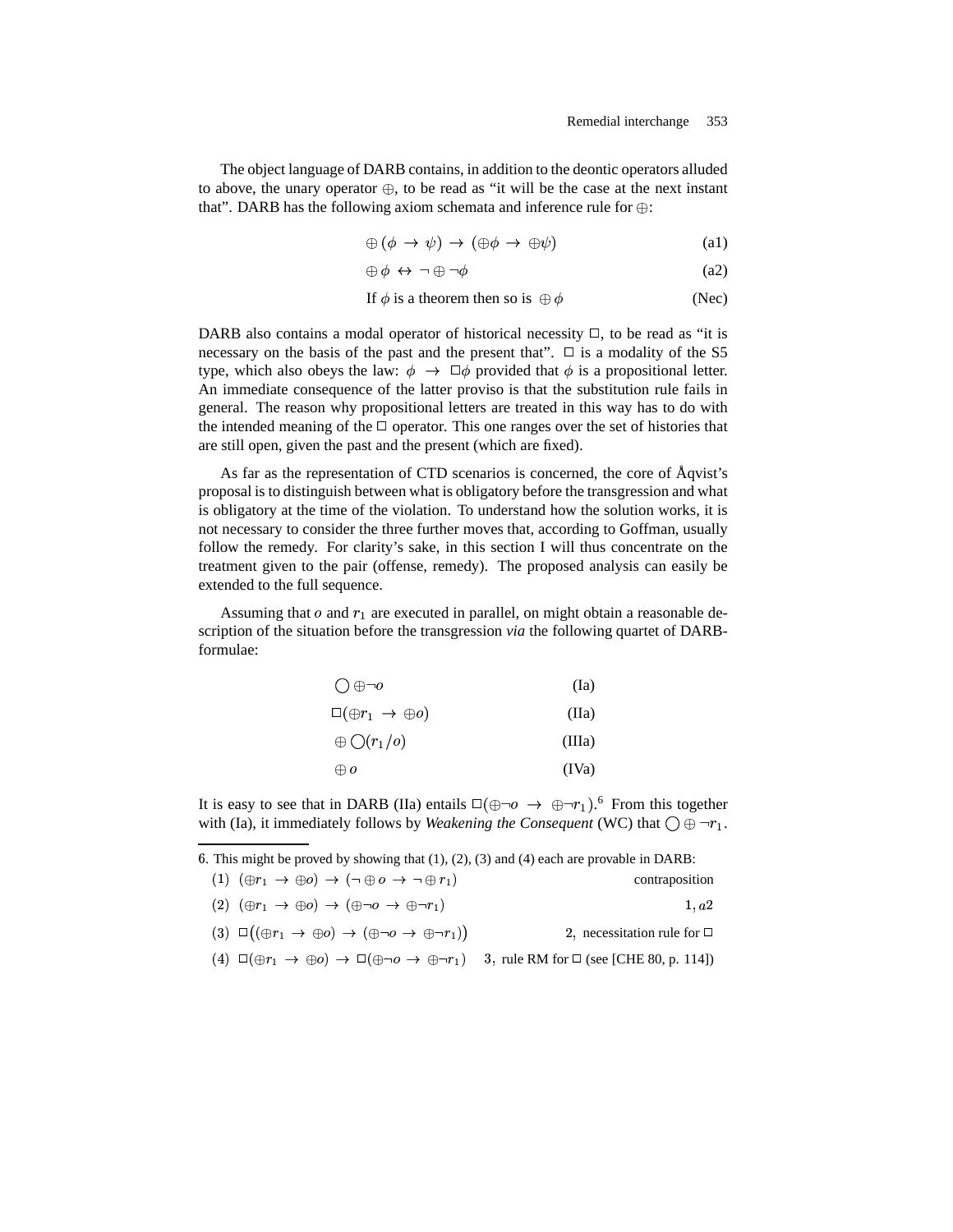This formula can be read as "it shall (now) be that it will not be the case at the next moment that  $r_1$ ". On the other hand, from (IIIa) together with (IVa), it follows by *Factual Detachment* (FD) that  $\oplus$   $\bigcirc$   $r_1$ . This sentence can be read as "it will be the case at the next instant that it shall be the case that  $r_1$ ". But care should be taken here. As Åqvist [ÅQV 91a, ÅQV 91b] emphasizes, in DARB the Factual Detachment principle does not hold unrestrictively. Using Åqvist's terminology, one might refer to the premiss  $\bigcirc(\psi/\phi)$  as the normative major, and to the factual premiss  $\phi$  as the boolean minor. The proviso placed on (FD) says that

"the time-of-realization of the boolean minor [should] coincide[. . .] with or [be] earlier than [. . .] the time of being-in-force of the normative major". [ÅQV 91b, p. 137]

The meaning of such a proviso is likely to be opaque at first reading, and I shall briefly explain in a moment how I understand it. For present purposes, it is sufficient to observe that the above restriction is clearly satisfied in the case of:

/G8 B  '&;x!

It immediately follows that (2) and (3) each are DARB-provable:

- $(2) \oplus ((\bigcap (r_1/o) \wedge o) \rightarrow \bigcap r_1)$ 1, necessitation rule for  $\oplus$
- (3)  $(\oplus \bigcirc (r_1/o) \wedge \oplus o) \rightarrow \oplus \bigcirc r_1$  2, rule RR for  $\oplus$  (see [CHE 80, p. 114])

Thus, while *Weakening the Consequent* yields  $\bigcirc$   $\oplus \neg r_1$ , *Factual Detachment* gives rise to  $\oplus$   $\bigcap$   $r_1$ . Of the two competing obligations, none contradicts the other, since they do not hold at the same time point.

To sum up, the basic idea that guides proposals based on temporal deontic logic such as DARB consists in post-dating the obligatoriness of the remedy. More specifically, it consists in assuming that the time-of-being-in-force of the reparational obligation coincides with the time-of-realization of the violation. At first sight this way of handling the paradox seems to be very natural. Interactants will not consider themselves as being unconditionnally obliged to make the remedy move unless the transgression has occurred. To say this amounts, more or less, to saying that the truth value of any sentence must be made relative to the available knowledge about what the future will be. Hence the idea of evaluating formulas on pairs  $m/h$ , where m is a moment and h a history passing through m. " $\phi$  is true at the pair  $m/h$ " can be understood to mean the same as " $\phi$  is true at m under the hypothesis that h is (other things being equal) the future of  $m$ ". Now the special requirement placed on the Factual Detachment principle becomes clearer. The inference from  $\{\bigcirc(\psi/\phi), \phi\}$  to  $\bigcirc\psi$  fails when the time-of-realization (=  $m_1$ ) of the boolean minor  $\phi$  lies in the future of the time (=  $m_0$ ) at which the normative major  $O(\psi/\phi)$  holds, because between  $m_0$  and  $m_1$  some "new" fact not historically or logically fixed at  $m_0$  may occur and give rise to an overriding unconditional obligation.

The question of whether temporal deontic logic provides a satisfactory analysis of CTD scenarios has been much discussed within the literature. Among the issues that such a proposal has raised, the following two deserve special mention.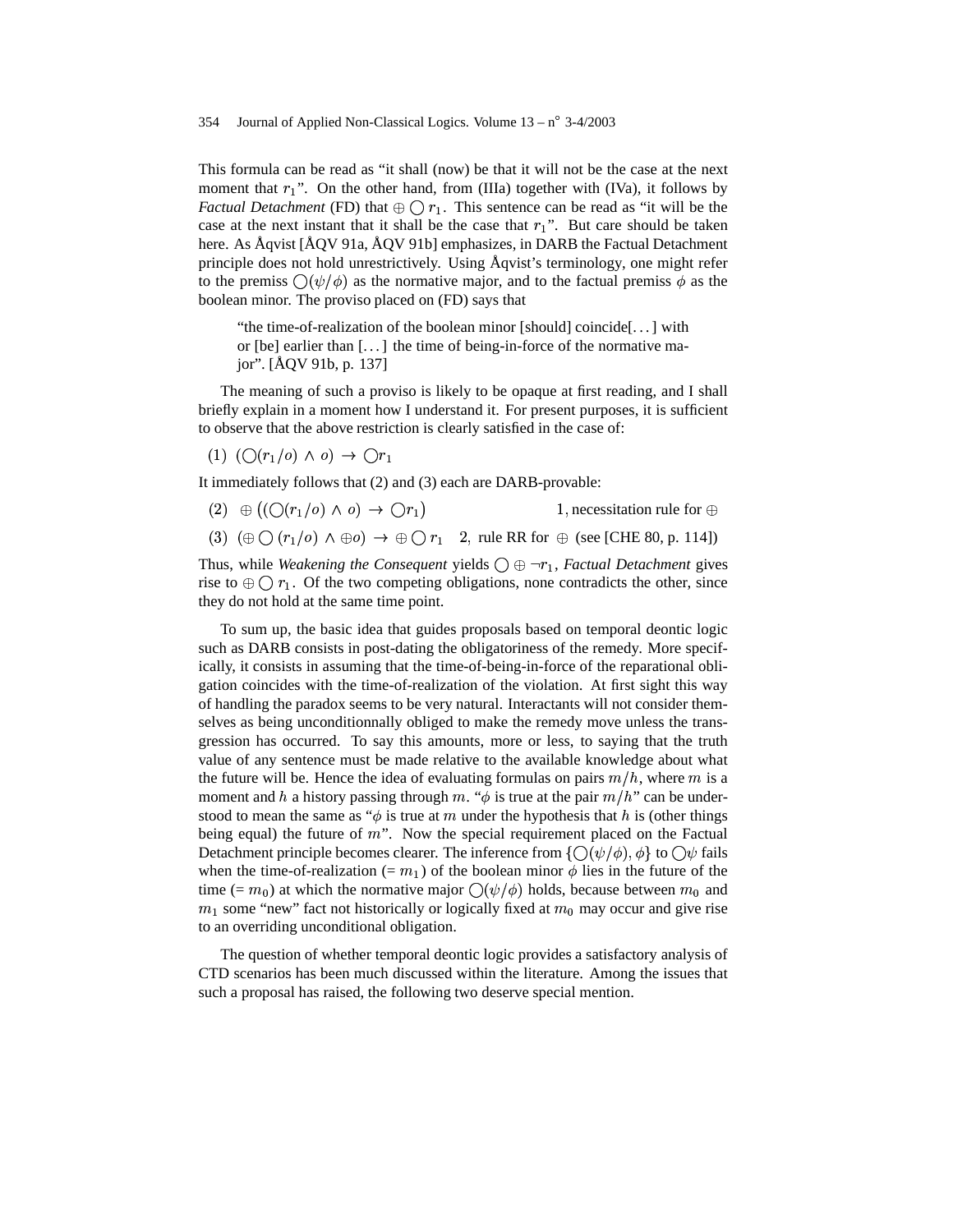First of all, it is easy to see that (IVa) entails  $\oplus \bigcirc$  o, i.e., after o is done, the primary interdiction to do  $o$  is transformed into an obligation to do  $o$ . This might be verified as follows. As we saw previously, we have the law  $\phi \to \Box \phi$  provided that  $\phi$  is a propositional letter. On the other hand, we also have the law  $\Box \phi \rightarrow \bigcirc \phi$ .<sup>7</sup> Putting the two together, we get  $\phi \rightarrow \bigcirc \phi$  whenever  $\phi$  is a propositional letter, so that in particular  $o \rightarrow \bigcirc o$ . By the logic of  $\oplus$ , we finally get that  $\oplus o \rightarrow \oplus \bigcirc o$ is DARB-provable. It is worth mentioning that a number of deontic logicians do not find this result unwelcome. For one might interpret it to mean " $o$ , which is settled as true, is also *vacuously* obligatory". This is not to say that  $o$  should be reiterated, since  $\oplus$  O *o* is consistent with  $\oplus$  O  $\oplus \neg o$ . Neither is it to say that (be it settled as true or not)  $o$  should not have been done. As observed by, e.g., Thomason [THO 81, p. 173], one must distinguish carefully between two uses of "ought", a use appropriate for deliberating and advising (deliberative "ought") and a use appropriate for passing judgement (judgemental "ought"). A framework such as DARB is intended to give an account of the first one only. For instance, the monadic "ought" is interpreted as follows. Some of the possible futures of  $h$  at  $m$  are marked as the most perfect ones; what holds in all of them are the obligations at  $m$ . Those histories that branched off in the past have become inaccessible, and are thus not considered. The dyadic obligation operator is interpreted in much the same way. In determining whether  $\psi$  is obligatory given  $\phi$ , one look at whether  $\psi$  holds throughout all the best futures where  $\phi$  holds. In both cases, the modality is forward-looking, rather than backward-looking.

Second, it is natural to ask what happens if  $o$  and  $r_1$  are not done in parallel. First of all, there is the case where  $o$  precedes  $r_1$  in time. As far as I can see, this scenario raises no problems. Next, there is the case where  $r_1$  precedes  $\sigma$  temporally. This leads to focus attention on this specific form of remedial work that Goffman calls "request". It consists of asking permission from a potentially offended person to engage in what could be considered as a violation of his rights. For example, requests to borrow goods convert the offensive taking of another's property into an acceptable act. Goffman observes that (as opposed to apologies) "requests [. . .] typically occur before the questionable event or, at the latest, during its initial phases" [GOF 71, p. 114]. This, because the request is orientated to the offence that *would* take place *if* the request was not made. It is unclear how (as it stands) the system DARB can handle this class of moves.<sup>8</sup> To see why, assume that the time-of-realization of  $r_1$  and  $o$  is  $m_0$  and  $m_1$ , respectively:

$$
\begin{matrix} & & m_0 & & m_1 \\ \hline & & & & \\ & r_1 & & o & \end{matrix}
$$

 . This is Åqvist and Hoepelman's Th 21, cf. [ÅQV 81, p. 213].

<sup>8.</sup> A similar point is made in [TOR 98, HAN 99], though the details are different. These authors consider Chisholm's paradox in its original version (see [CHI 63]), where the antecedent of the conditional obligations happens after the consequent. The former says that a certain man goes to the assistance of his neighbours, and the latter that he tells them he is coming.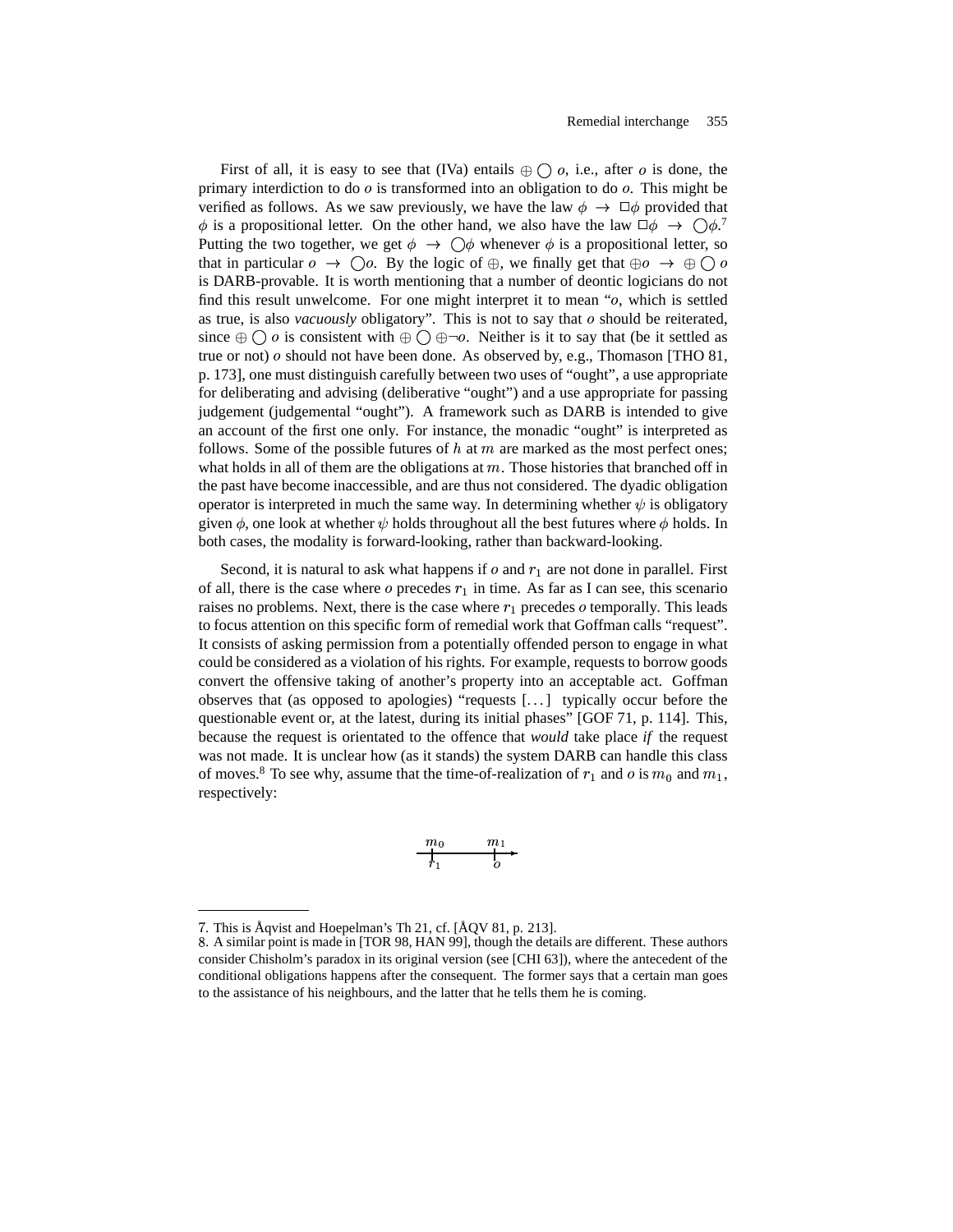The objective here is to obtain a description of the situation at the time point  $m_0$ . For this to be done, it is necessary to amend in one way or another the quartet (Ia)-(IVa). As it seems, neither (Ia) nor (IVa) needs to be altered. As for (IIa), it is enough to leave out the first  $\oplus$ . Hence:

| $\bigcap \oplus \neg o$          | $(\mathbf{I}\mathbf{b})$ |
|----------------------------------|--------------------------|
| $\Box(r_1 \rightarrow \oplus o)$ | (IIb)                    |
| $\cdots$                         | (IIIb)                   |
| $\oplus$ $o$                     | (IVb)                    |

It is easy to show that (IIb) entails  $\square(\oplus \neg o \rightarrow \neg r_1)$ . So, from the first two premisses, the desired  $\bigcap \neg r_1$  can still validly be inferred, by using Weakening the Consequent. But it does not seem possible to reformulate the remaining premiss in such a way that some meaningful conclusion might be inferred from the couple (IIIb)-(IVb), by using the restricted form of Factual Detachment alluded to above. Consider the proviso this rule contains. It says that the time-of-realization of the violation must coincide with or be earlier than the time-of-being-in-force of the reparational obligation. Premiss (IVb) already says that the violation occurs at  $m_1$ . This means that the obligation must come into force at  $m_1$ , or perhaps later. Suppose it is  $m_1$  (the argument would be similar if the norm came into force at a later time). Then the correct rendering is

$$
\oplus \bigcirc (\dots / o) \tag{IIIb}
$$

It remains to specify the consequent in (IIIb). The trouble is that the time-ofrealization of  $r_1$  is supposed to be  $m_0 < m_1$ . One has no alternative but to use the past operator employed in DARB

 $\Theta =$  it was the case at the last instant that

(IIIb) becomes

 $\oplus$  ( )( $\ominus$ r<sub>1</sub>/o)  $(IIIb*)$ 

(IIIb\*) makes little sense, since it makes an act that belongs to the past obligatory. Can the past be undone?

The account in terms of iterated revision to which I now turn is an attempt to solve this second problem. However, the proposed construction will face a difficulty that is very similar to the first one. One possible way of refining the construction will be proposed, and briefly discussed.

## **4. An analysis in terms of commutation**

The basic idea is to assume that a fact (in particular, a transgression) might affect the ideality ordering in the semantics. A similar intuition guides several constructions used in the study of iterated belief revision [SPO 88, DAR 94, WIL 94, LEH 95,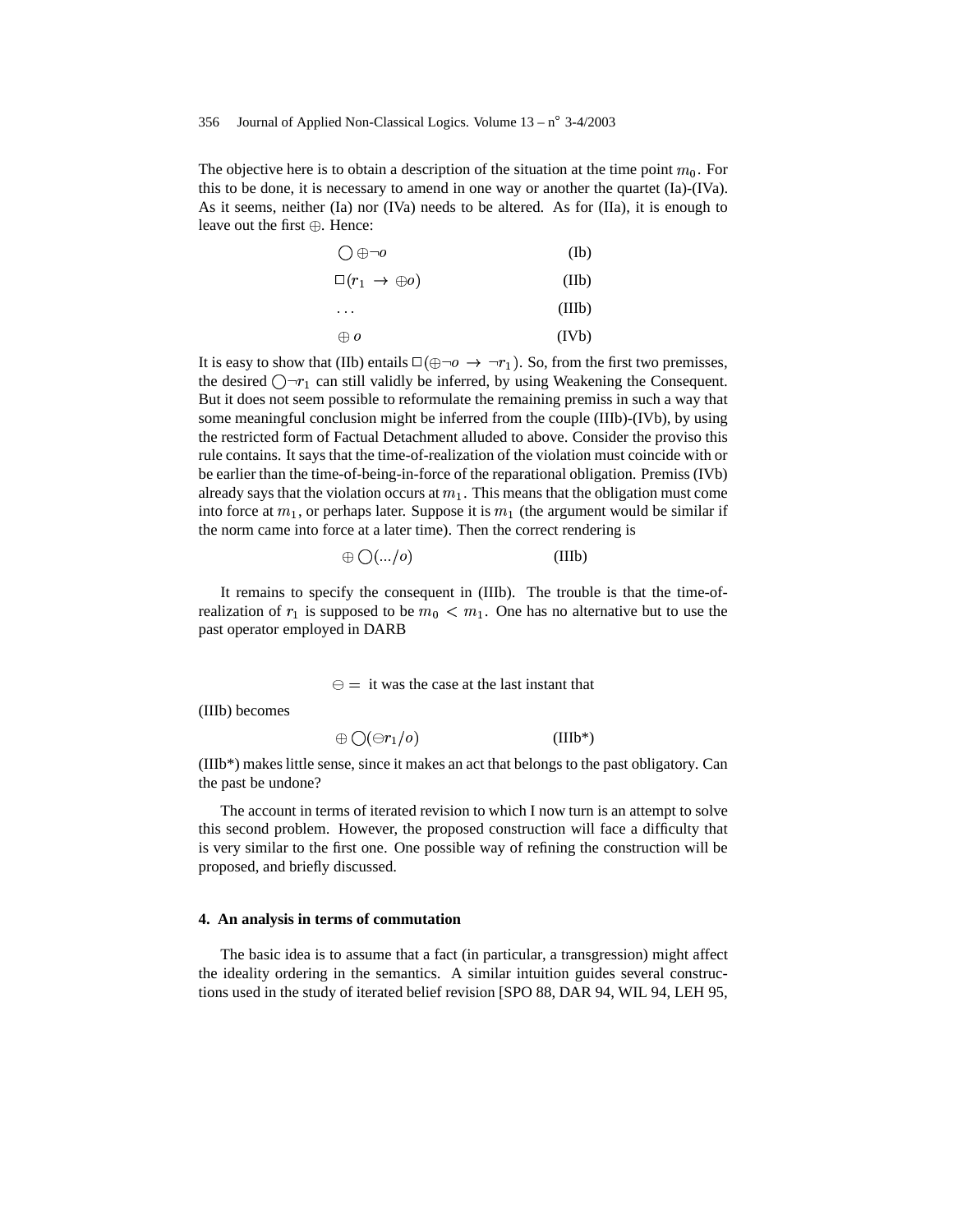BOU 96, FER 02, NAY 03]. For reasons to be made clear later, it is the notion of natural revision [BOU 96] that will be used here. As we shall see, its principal feature is that, when contrary-to-duty information is taken into account, the set of "second best" worlds commutes with the set of "best" worlds. I have said that this approach in terms of commutation owes some inspiration to the so-called preference-based temporal deontic solution. At the end of the present inquiry, it will appear that the two accounts are clearly distinct. Various other strategies for giving a consistent representation to CTD scenarios have been proposed in the literature on deontic logic. It falls outside the scope of this article to review them. (See, for example, [CAR 02] for an overview). It has often been suggested that CTD scenarios can be represented consistently if a distinction is made between different sorts of "oughts". Such a suggestion has taken various forms [ÅQV 67, JON 85, CAR 95, CAR 02], sometimes framed in preference-based terms [ART 96, TOR 99, CHO 01]. A thorough investigation of the relation between the latter approach and the one outlined in this paper remains to be done.

Note that, by switching to so-called iterated revision, I implicitly opt for a methodology that is very different from the one propounded by the authors of the AGM 1985 paradigm. The construction I will introduce in this section will cover the successive moves of the remedial cycle simultaneously. To put it another way, the construction will cover the "flat" or "first-degree" (non-iterated) case and the iterated case at once. This contrasts with the more analytical approach that is followed in AGM 1985. Here the exploration of the iterated case comes *after* the study of the flat case. It is beyond the scope of this article to discuss the merits or demerits of these two methods (for a more detailed discussion, see Makinson [MAK 03]). Noticeably, those sympathetic to the analytical method in general believe that, if one can deal with the simpler noniterated case in a principled way (as needs to be done anyway), then it should be possible to apply the same procedures to the more complex iterated one. This is not always an easy task. A construction meant for the non-iterated case might not be suitable for the iterated one. Consider the case of the theory of Carmo and Jones [CAR 95]. They defend the view that CTD scenarios can be represented consistently if a distinction is made between ideal and actual obligations. In Carmo and Jones [CAR 02], it is shown that serious difficulties arise as soon as further levels of CTDs are introduced. The latter introduction will be assimilated below with the fact that iteration comes into the picture.

This section is organized as follows. The treatment presupposes some familiarity with the Hansson-Lewis semantics for deontic logic. First, in order to clear the ground, I recall the main ingredients of such a semantics (subsection 4.1). Second, I outline some of the ways the semantics could be refined if it is to deal with the analysis of a one-move interchange (subsection 4.2). Third, in order to complete the account, I consider the fully expanded remedial cycle (subsection 4.3). Fourth, I incorporate the construction into a branching-time logic, as an attempt to deal with the requestresponse more sensitively (subsection 4.4).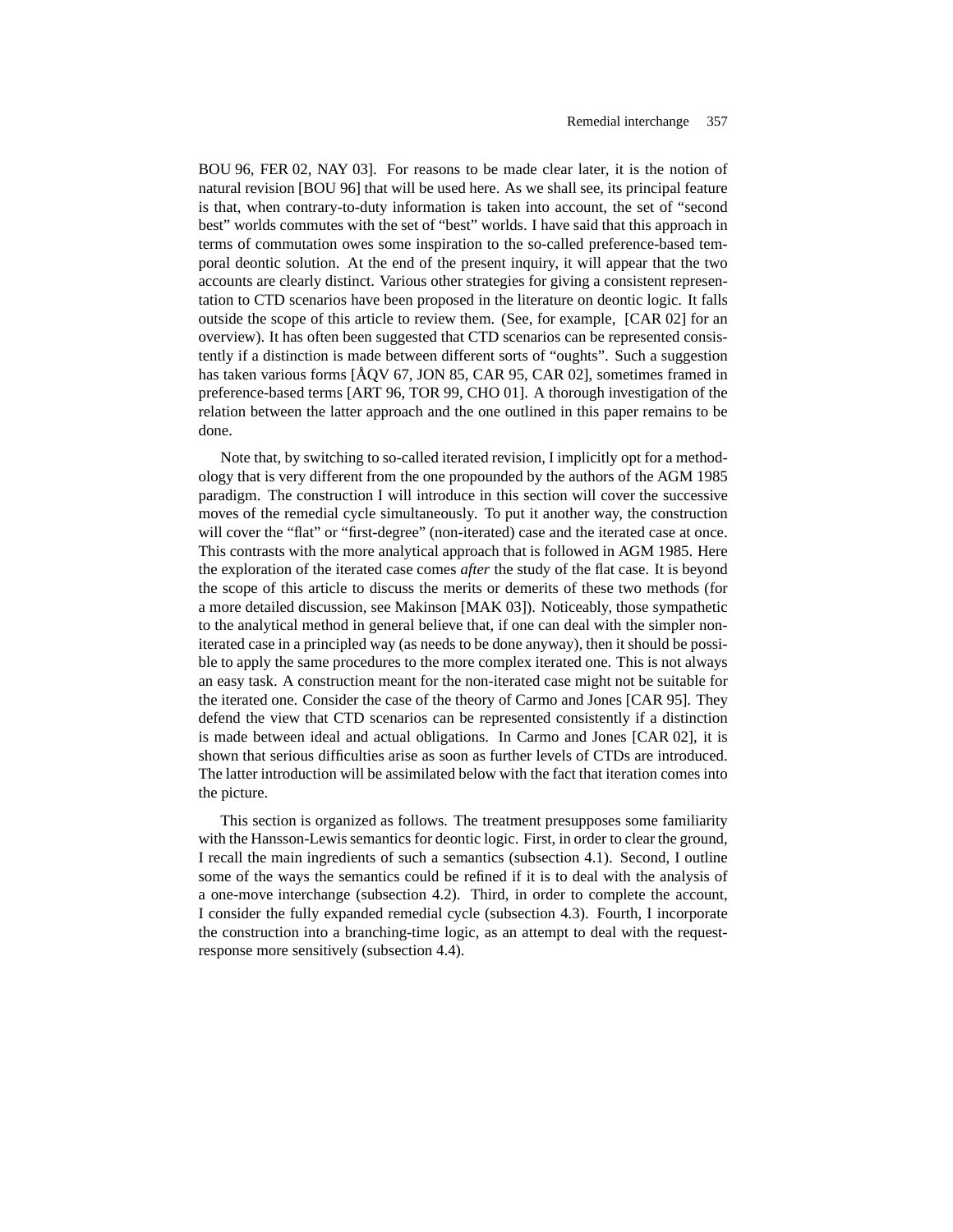## **4.1.** *Background*

Most of the definitions that I will use are fairly straightforward. The only new feature concerns the "dynamic" component that iterated revision theories aim to incorporate into preference-based semantics. However, to make the exposition clearer, I postpone discussion of this component until the next subsection.

By a model, I shall mean, as usual, any ordered triplet  $\mathcal{M} = (W, \preceq, \iota)$  where

1) W is a set of possible worlds  $w, w', ...$ 

2)  $\prec \subset W \times W$  is a pre-order, i.e. it is a reflexive and transitive relation on W; I take  $w \prec w'$  to mean that w is at least as preferred as  $w'$  (or w is at least as good as  $w'$ 

3)  $\iota$  is a function which assigns to each propositional letter  $p$  in Prop a subset of  $W.$ 

Let  $[\phi]_{\mathcal{M}}$  denote the truth-set of  $\phi$  in  $\mathcal{M}$ , i.e. the set of worlds in  $\mathcal M$  at which  $\phi$  is true. Let min $_{\mathcal{M}}(\phi)$  denote the set of  $\preceq$ -minima in  $[\phi]_{\mathcal{M}}$ , i.e.

$$
\min_{\mathcal{M}}(\phi) = \{ w \in [\phi]_{\mathcal{M}} \mid \forall w'(w' \in [\phi]_{\mathcal{M}} \rightarrow w \preceq w') \} \tag{Def-min}
$$

Intuitively min $_M(\phi)$  is understood to be the set of most perfect  $\phi$ -worlds. For such a set not to be empty, two conditions must be fulfilled. One is that  $\phi$  is satisfiable in  $\mathcal{M}$ , i.e. there is some world w in  $\mathcal M$  at which  $\phi$  is true. The other is that there are no infinite sequences of ever more perfect  $\phi$ -worlds. The truth-conditions for the dyadic obligation operator are defined as follows:

$$
\mathcal{M} \models \bigcirc (\psi/\phi) \Leftrightarrow \min_{\mathcal{M}} (\phi) \subseteq [\psi]_{\mathcal{M}}.
$$
 (Def<sub>O</sub>)

According to (Def()), model M satisfies the obligation " $\psi$  should be the case if  $\phi$  is the case",  $\mathcal{M} \models \bigcirc (\psi/\phi)$ , whenever in the most perfect worlds, where  $\phi$  holds,  $\psi$ holds too.<sup>9</sup> For the sake of simplicity,  $\bigcirc \phi$  is taken to be equivalent to  $\bigcirc (\phi/\top)$  where  $\top$  is a tautology.

## **4.2.** *One-move interchange*

This subsection shows how to refine the Hansson-Lewis semantics so as to deal with the analysis of a one-move interchange.

The first step involves constructing a typical model, say  $\mathcal{M}_1$ , of the initial premisses set as given in table 1. Given the subset  $(\beta)$  of integrity constraints, the follow-

<sup>9.</sup> Throughout this paper I work with minimality under  $\preceq$ , as is the custom in non-monotonic logic. Deontic logicians usually work with maximality under the converse relation. This is more in line with the idea that, the more perfect a world is, the farther from actuality it is. From a mathematical point of view, the two idioms are equivalent.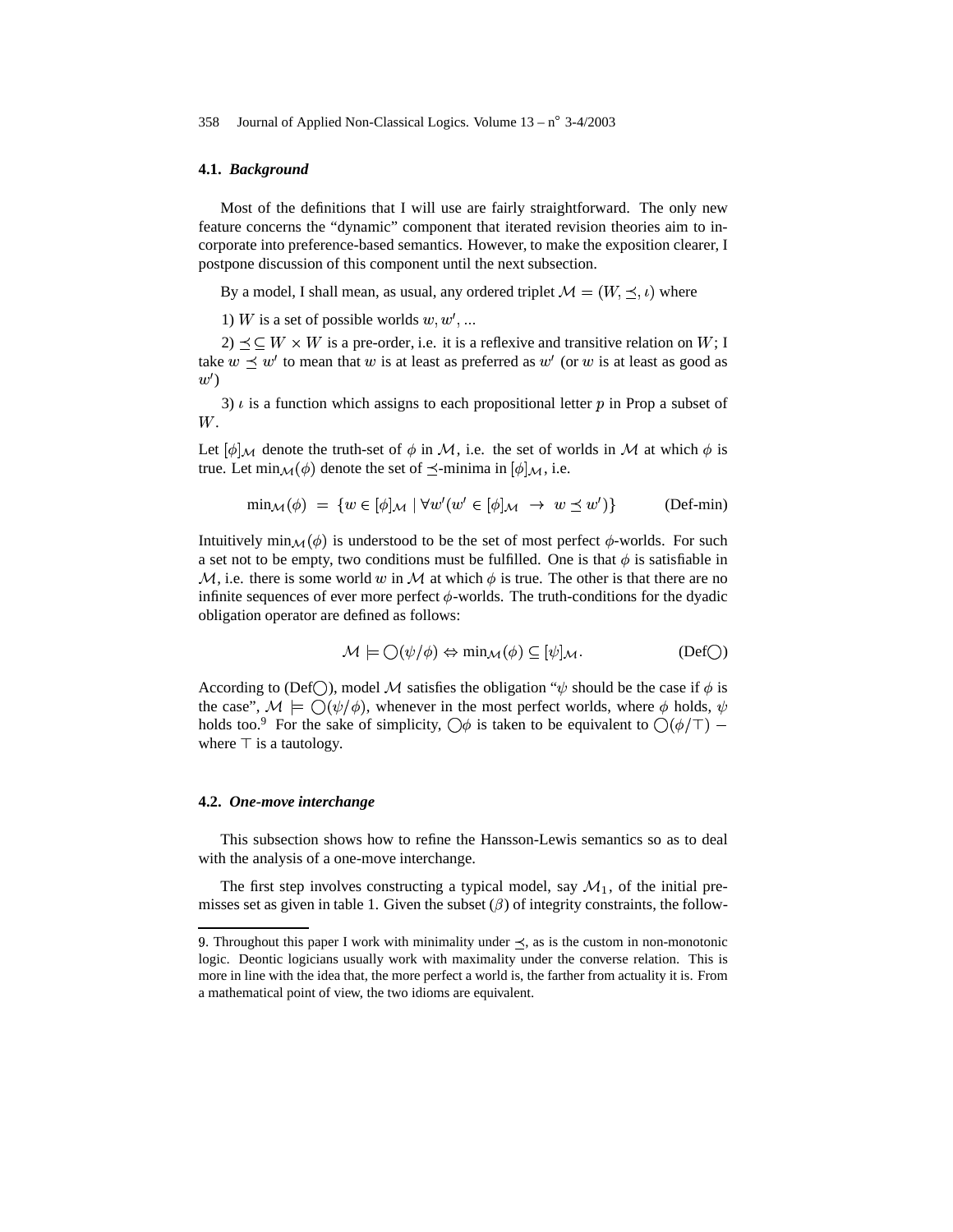ing universe  $W_1$  is complete in the sense of giving an exhaustive characterisation of how the interaction might evolve:

| $w_1 : \neg o, \neg r_1, \neg r_2, \neg a, \neg m$ | $w_2: o, r_1, r_2, a, m$                |
|----------------------------------------------------|-----------------------------------------|
| $w_3: o, \neg r_1, \neg r_2, \neg a, \neg m$       | $w_4: o, r_1, \neg r_2, \neg a, \neg m$ |
| $w_5: o, r_1, r_2, \neg a, \neg m$                 | $w_6:0,r_1,r_2,a,\neg m$ .              |

In  $w_1$  the primary obligation is fulfilled. In  $w_2$  this obligation is violated, but the other four obligations are fulfilled. In  $\{w_3, \ldots, w_6\}$ , the primary obligation is violated, and one of the other four obligations is also violated. One might adopt the hierarchical ordering as depicted in Figure 1 below. Here the convention is that all points on a



**Figure 1.** *Before the offence* (*model*  $M_1$ )

lower level are more perfect than all those on a higher level. The arrow  $w \bullet \leftarrow \bullet w'$ denotes the relation  $w \prec w'$ , where  $\prec$  is for the strict partial order determined by  $\preceq$ , defined by putting  $w \prec w'$  whenever  $w \preceq w'$  and  $w' \not\preceq w$ . One might take  $w \prec w'$  to mean that w is strictly better than w'. It can easily be verified that  $\prec$  thus defined is irreflexive and transitive.  $\mathcal{M}_1$  satisfies the primary obligation  $\bigcirc$   $\neg$ o, since all the worlds gravitate towards  $w_1$  (the best world).  $\mathcal{M}_1$  also satisfies the remaining normative premisses, since  $w_2$  (the 2nd best world) is better than  $w_3, w_4, w_5$  and  $w_6$ . From a formal point of view, it is not necessary to refine further the ordering within the set  $\{w_3, \ldots, w_6\}$ . For simplicity's sake, it is assumed that (within this set) neither world is preferred over the other. Some may not be satisfied with such an assumption. In particular Prakken and Sergot (rightly) argue that "it is better to fulfil an obligation from a more ideal context and violate one from a less ideal context than the other way around" [PRA 97b, p. 152]. It would thus be more plausible to put  $w_6 \prec w_5 \prec w_4 \prec w_3$ . The point is that, as the authors observe, in itself the semantics of Hansson-Lewis does not require this, but must be augmented in some way or other. The strategy Prakken and Sergot opt for consists in using the lexicographic rule of Ryan [RYA 92]. The latter rule will not be used in what follows, as I do not wish to distract the reader from the main point of this paper.

Intuitively, model  $\mathcal{M}_1$  depicts the pre-order *before* the *offence* has *occurred*. All the worlds gravitate towards  $w_1$ , where  $r_1$  (remedy) is false. At this very moment, we thus have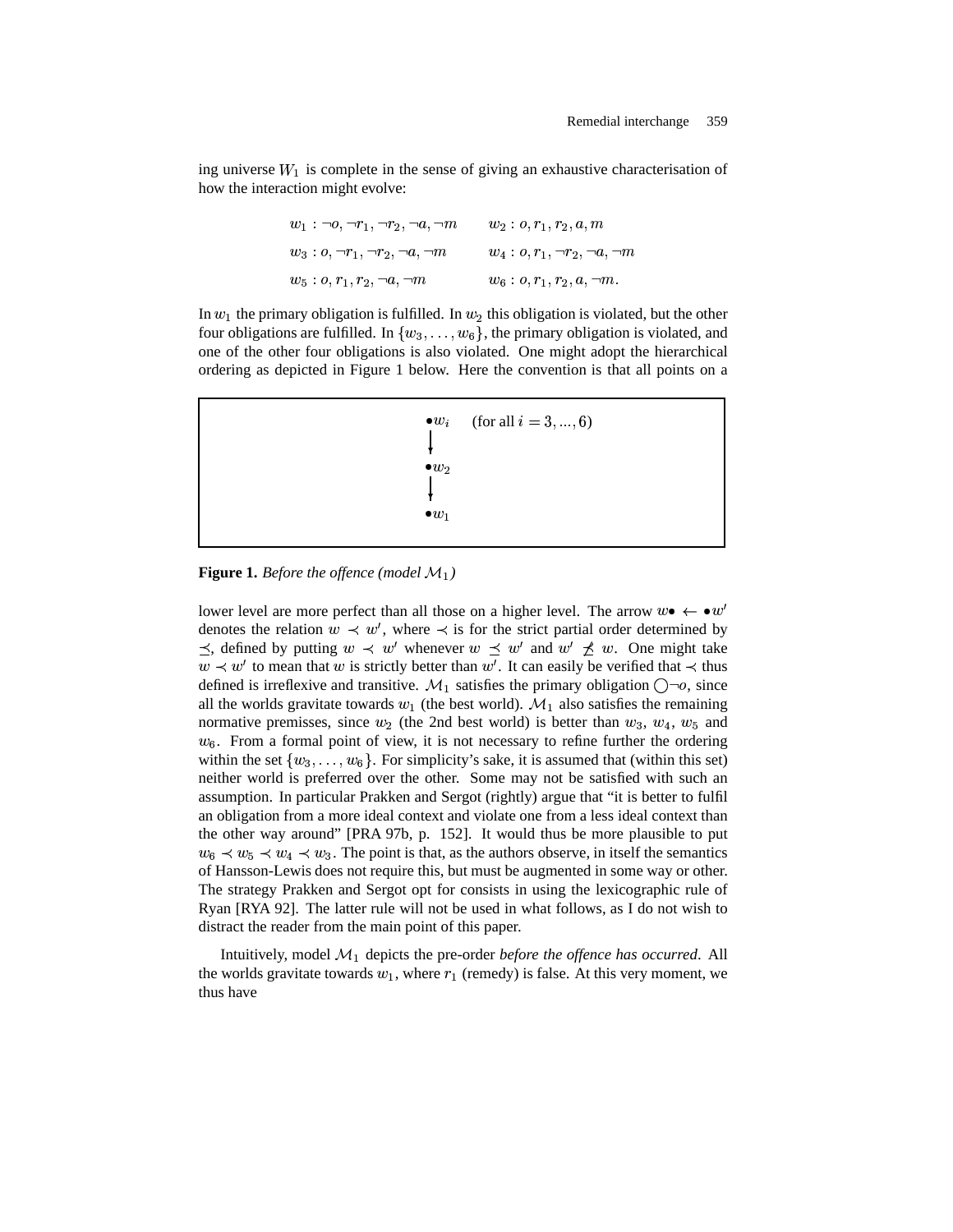$$
\bullet\;{\mathcal M}_1\models\bigcirc\neg r_1
$$

rather than

 $\bullet$   $\mathcal{M}_1 \models$  ( )  $r_1$ 

A similar remark applies to moves  $r_2$  (relief), a (appreciation) and m (minimization). We have

- $\bullet$   $\mathcal{M}_1 \models$  ( ) $\neg r_2$
- $\bullet\mathrel{{\mathcal M}}_1 \models$  ( )  $\neg a$
- $\bullet$   $\mathcal{M}_1 \vDash$  ( )  $\neg m$

rather than

- $\bullet$   $\mathcal{M}_1 \vDash ( \ \mathcal{V}_2$
- $\bullet \mathcal{M}_1 \models (\Box a$
- $\bullet$   $\mathcal{M}_1 \models$  ( )  $m$

This is reminiscent of the step where in section 3 the norm  $\bigcirc \oplus \neg r_1$  was inferred from (Ia) and (IIa).

It is now possible to bring the territorial offence into the picture. The idea is to assume that introducing a violation has a specific impact on the ideality ordering associated with the premisses set. The hypothesis here is twofold:

a) incorporating contrary-to-duty information, those taking part in the face-to-face interaction accommodate that ordering so as to have the appropriate unconditional obligation "detached";

b) in order to bring the remedial interchange to completion, they keep as much of the initial ordering as possible.

These assumptions can be expressed more rigorously as follows.

DEFINITION 3. — Let  $M = \langle W, \preceq, \iota \rangle$  be the model reflecting the initial order*ing.* Given the contrary-to-duty context  $\phi$ , the model obtained by revising M by  $\phi$  is  $\mathcal{M}^{\star}\phi = \langle W, \preceq', \iota \rangle$ , with  $\preceq'$  defined as follows:

> $(\mathbf{P}_1)$  *If*  $w_1 \in min_{\mathcal{M}}(\phi)$  then: (a)  $w_1 \preceq w_2$  *for all*  $w_2 \in W$  *and* (b)  $w_2 \preceq' w_1$  *iff*  $w_2 \in min_{\mathcal{M}}(\phi)$ ;  $(\mathbf{P}_2)$  *If*  $w_1, w_2 \notin min_{\mathcal{M}}(\phi)$  then:  $w_1 \preceq w_2$  iff  $w_1 \preceq w_2$ .

Here I draw on the treatment by Boutilier [BOU 96] of iterated revision. His term for it is "natural revision".  $(P_1)$  aims to capture a). Roughly,  $(P_1)$  says that every minimal  $\phi$ -world is shifted down to the bottom of the new ordering. (P<sub>2</sub>) aims to capture b). Literally,  $(\mathbf{P}_2)$  says that for  $w_1$  and  $w_2$  not in min $_{\mathcal{M}}(\phi)$ , then  $\preceq'$  and  $\preceq$  are the same. This has the effect of leaving  $\preceq$  unaltered except as indispensably required by  $(\mathbf{P}_1)$ .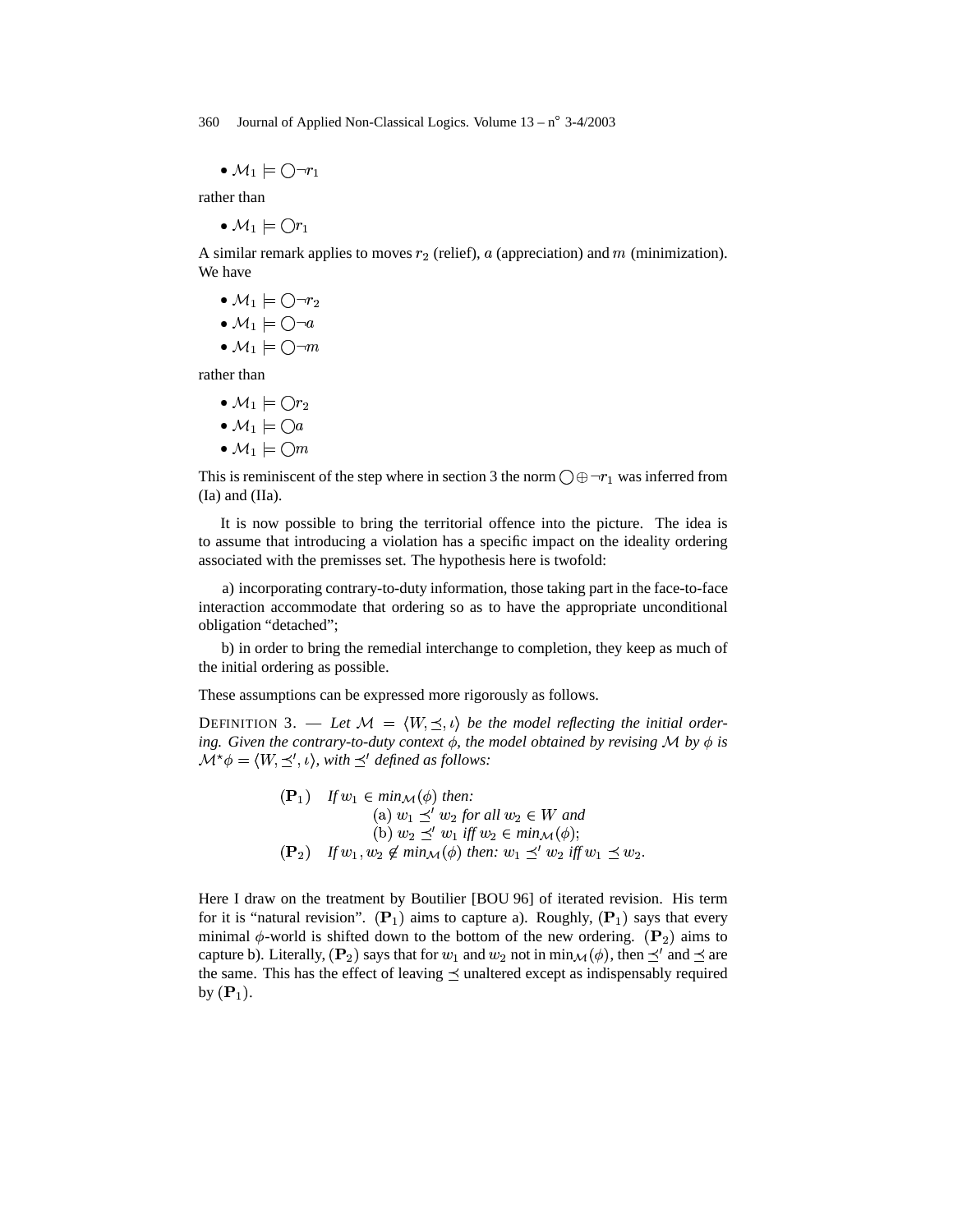Intuitively,  $(\mathbf{P}_1)$  means that  $\min_{\mathcal{M}}(\phi)$  forms the set of "newly" best worlds. Expressed formally, this gloss amounts to saying that  $\min_{\mathcal{M}} (\phi) = \min_{\mathcal{M}^* \phi}(W)$ . The inclusion min $_{\mathcal{M}}(\phi) \subseteq \min_{\mathcal{M}^*\phi}(W)$  follows from  $(\mathbf{P}_1)(a)$  alone. For the converse inclusion, we need  $(\mathbf{P}_1)(b)$  plus two further assumptions. One is that  $\phi$  is satisfiable in  $M$ . The other is that the ideality ordering in  $M$  satisfies a condition known as *stoppering* or *smoothness*. This says that whenever  $w \in [\phi]_{\mathcal{M}}$ , then either  $w \in \min_{\mathcal{M}} (\phi)$  or there is a  $w' \preceq w$  with  $w' \in \min_{\mathcal{M}} (\phi)$ .<sup>10</sup> The reason why these two extra assumptions are needed is better explained by a contrapositive argument. Assume  $w \notin \min_{\mathcal{M}} (\phi)$ . We wish to show that  $w \notin \min_{\mathcal{M}^* \phi}(W)$ . Since  $\phi$  is satisfiable in M, there is some  $w' \in [\phi]_{\mathcal{M}}$ . By smoothness, either  $w' \in \min_{\mathcal{M}} (\phi)$  or there is a  $w'' \preceq w'$  with  $w'' \in \min_{\mathcal{M}} (\phi)$ . By  $(\mathbf{P}_1)(b)$ , we conclude that either  $w \not\preceq' w'$  or  $w \not\preceq' w''$ . In both cases, (Def-min) guarantees that  $w \notin \min_{\mathcal{M}^* \phi}(W)$  as desired.

I end this presentation with the following observation, which answers a question left open in [BOU 96]:

OBSERVATION 4. — The posterior ordering  $\preceq'$  thus defined is reflexive and transitive. Moreover, if  $\prec$  satisfies the smoothness condition, then so does  $\prec'$ .

PROOF. — That  $\preceq'$  is reflexive follows immediately from the reflexivity of  $\preceq$ . So let us concentrate on transitivity. Assume that  $w_1 \preceq^{\prime} w_2$  and  $w_2 \preceq^{\prime} w_3$ . We wish to show that  $w_1 \preceq^{\prime} w_3$ . If  $w_1 \in \min_{\mathcal{M}} (\phi)$ , then a direct application of  $(\mathbf{P}_1)(a)$ yields the expected conclusion. So, assume that  $w_1$  is not in min $_{\mathcal{M}}(\phi)$ . If  $w_2$  was in  $\min_{\mathcal{M}}(\phi)$ , then by  $(\mathbf{P}_1)(b)$  we would get  $w_1 \nleq^t w_2$ , contradicting the first assumption. Thus,  $w_2$  is not in min $_{\mathcal{M}}(\phi)$ . Now, by (P<sub>2</sub>) together with  $w_1 \preceq' w_2$ , we get  $w_1 \preceq$  $w_2$ . Similarly, if  $w_3$  was in  $\min_{\mathcal{M}}(\phi)$ , then by  $(\mathbf{P}_1)(b)$  we would have  $w_2 \npreceq' w_3$ , contradicting the second assumption. Therefore,  $w_3$  cannot be in min $_{\mathcal{M}}(\phi)$ . By  $(\mathbf{P}_2)$ together with  $w_2 \preceq w_3$ , we get  $w_2 \preceq w_3$  and, as a result,  $w_1 \preceq w_3$ , since  $\preceq$  is transitive. By  $(\mathbf{P}_2)$ , we finally get  $w_1 \preceq' w_3$  as required.

As for the smoothness condition, one might argue contrapositively. Assume  $\prec'$  is not stoppered. We need to show that  $\preceq$  is not stoppered either. Let  $w_1$  and  $\psi$  be such that

- I)  $w_1 \in [\psi]_{\mathcal{M}^*\phi}$
- II)  $w_1 \notin \min_{\mathcal{M}^* \phi} (\psi),$
- III) for all  $w \preceq' w_1$  we have  $w \notin \min_{\mathcal{M}^* \phi} (\psi)$ .

Clearly,  $w_1 \in [\psi]_{\mathcal{M}}$ . We first argue that  $w_1 \notin \min_{\mathcal{M}} (\psi)$ . Since  $w_1$  is a  $\psi$ -world, hypothesis (II) means that  $w_1 \npreceq^t w_2$  for some  $\psi$ -world  $w_2$ . By  $(\mathbf{P}_1)(a)$ , we conclude that  $w_1 \notin \min_{\mathcal{M}} (\phi)$ . Here we only need to show that  $w_2 \notin \min_{\mathcal{M}} (\phi)$ , since by  $(\mathbf{P}_2)$ we immediately get  $w_1 \nleq w_2$  and, thus,  $w_1 \notin \min_{\mathcal{M}}(\psi)$  as expected. We argue *ad absurdum*. Let  $w_2 \in \min_{\mathcal{M}} (\phi)$ . By  $(\mathbf{P}_1)(a)$ , we get  $w_2 \preceq' w_1$ . By hypothesis (III),  $w_2 \notin \min_{\mathcal{M}^*\phi} (\psi)$ . Given that  $w_2$  is a  $\psi$ -world, this means that  $w_2 \not\preceq' w_3$  for some

<sup>10.</sup> Such a condition essentially forbids infinite sequences of ever more perfect  $\phi$ -worlds.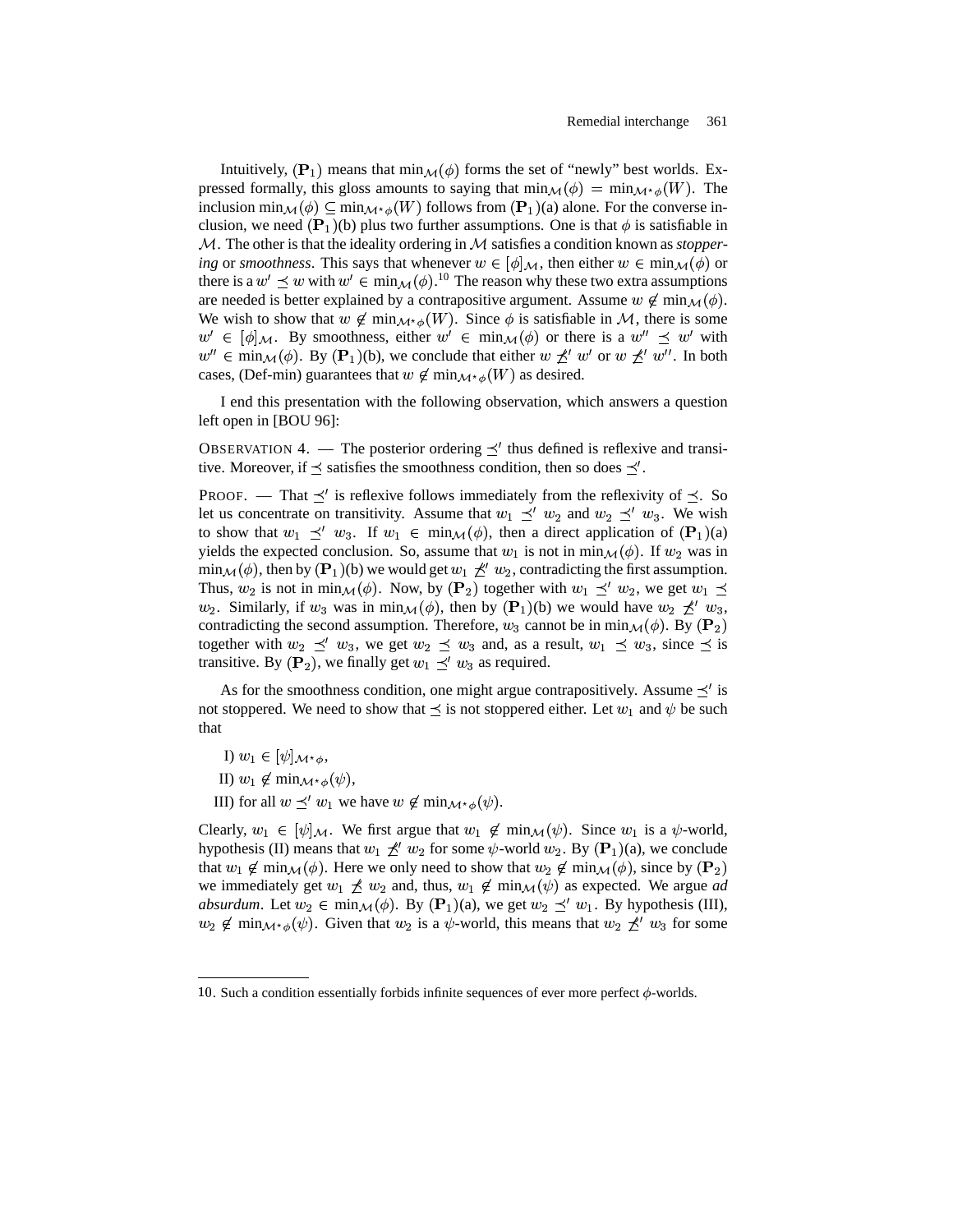$\psi$ -world  $w_3$ . Since  $w_2 \in \min_{\mathcal{M}} (\phi)$ , by  $(\mathbf{P}_1)(a)$  we also have  $w_2 \preceq w_3$ . The expected contradiction has been reached.

Now, we need to show that for all  $w \preceq w_1$  we have  $w \notin \min_{\mathcal{M}}(\psi)$ . Assume  $w \preceq w_1$ . If w is not a  $\psi$ -world, then the proof is completed. So let  $\psi$  be true in w. If  $w \in \min_{\mathcal{M}}(\phi)$ , then by  $(\mathbf{P}_1)(a)$  we get  $w \preceq' w_1$ . If  $w \notin \min_{\mathcal{M}}(\phi)$ , then by  $(\mathbf{P}_2)$ we also get  $w \preceq' w_1$ , since we already knows that  $w_1 \notin \min_{\mathcal{M}} (\phi)$ . So, in both cases,  $w \preceq' w_1$ . From this together with hypothesis (III), we get  $w \notin \min_{\mathcal{M}^* \phi} (\psi)$ . As w is a  $\psi$ -world, we conclude that there exists another  $\psi$ -world  $w_2$  such that  $w \nmid w_2$ . We are almost ready, if we can prove that  $w \nless v_2$ . And, to prove this inequality, we only need to show that neither w nor  $w_2$  is in min $\mathcal{M}(\phi)$ . As for w, it suffices to invoke  $(\mathbf{P}_1)(\mathbf{a})$  and  $w \nleq^{\prime} w_2$ . As for  $w_2$ , we argue as follows. Suppose  $w_2 \in \min_{\mathcal{M}} (\phi)$ . In the presence of  $(\mathbf{P}_1)(a)$ , this assumption (which we want to reduce *ad absurdum*) implies that  $w_2 \preceq' w'$  for all w' in W. In particular,  $w_2 \preceq' w_1$ . But, by hypothesis (III), we get  $w_2 \nleq^t w_3$  for some  $\psi$ -world  $w_3$ . This obviously contradicts the fact that  $w_2 \preceq' w'$  for all w' in W.

This completes the proof.

It is now possible to apply definition 3 to the analysis of the notion of remedial interchange. To see how  $(\mathbf{P}_1)$  and  $(\mathbf{P}_2)$  work, and how they interact, let us apply them to the original model  $\mathcal{M}_1$  (see figure 1). Consider the situation where the individual offends, viz. take  $\phi$  to be  $\sigma$  (offence). Figure 2 below depicts the resulting model  $\mathcal{M}_{10}^{*}$ . The hierarchical ordering is constructed as follows:



**Figure 2.** At the time of offence  $(\mathcal{M}_1^{\star}o)$ 

• By  $(\mathbf{P}_1)$ ,  $w_2$  is strictly better than the other worlds, and must be shifted to the bottom of the new ordering. The details are as follows. On the one hand, by a) we get  $w_2 \preceq' w$  for all  $w \in W$  – since  $w_2 \in \min_{\mathcal{M}_1} (o)$ . On the other hand, by b) we get  $w_i \not\preceq' w_2$  for  $i \in \{1, 3, 4, 5, 6\}$  – since  $w_i \notin \min_{\mathcal{M}_1}(o)$ . Putting the two together, we thus have  $w_2 \prec' w_i$  for  $i \in \{1, 3, 4, 5, 6\}$ .

It remains to re-order the members of  $W - \{w_2\}$ . None is in min<sub> $\mathcal{M}_1$ </sub> (o). So, by  $(P_2)$ , inside that set the ideality ordering must be left unaltered. This means that within the subset  $\{w_3, \ldots, w_6\}$  neither world is preferred over the other. This also implies that  $w_1 \prec^{\prime} w_i$  for all  $i = 3, ..., 6$ .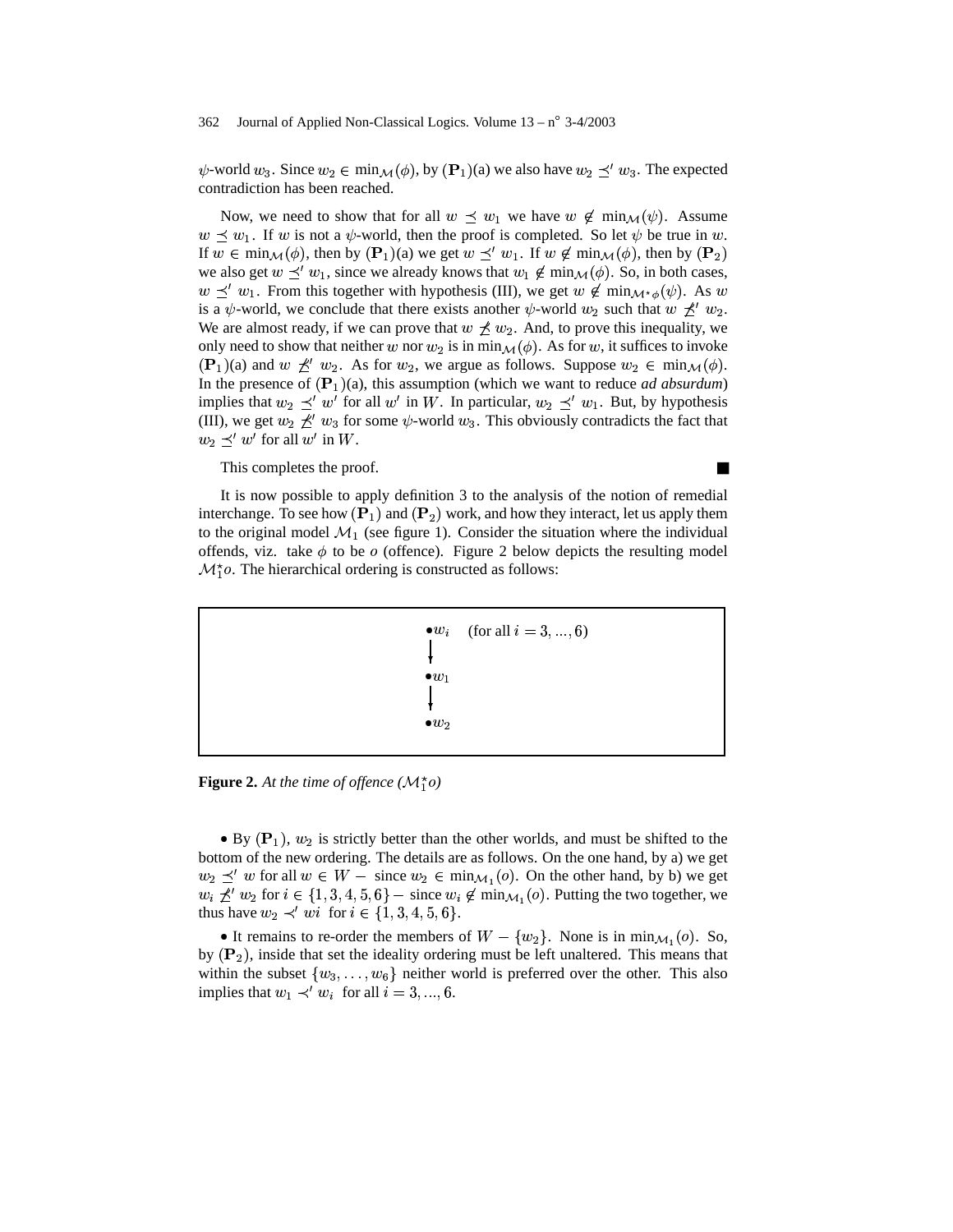This completes the construction of the new ordering as described in figure 2.  $\mathcal{M}_{10}^{\star}$ depicts the ordering *at the time of the offence*. Of special interest is the fact that  $\mathcal{M}_1^*$ is much like  $\mathcal{M}_1$ , except that the best world (viz.  $w_1$ ) and the 2nd best one (viz.  $w_2$ ) have permuted. For this reason, it is tempting to refer to this way of thinking about remedial interchange as the "commutation approach". It can easily be verified that, at this very moment of the face-to-face relation, we do not have

- $\bullet$   $\mathcal{M}$   $\hat{i}$   $0 \models$  ( )  $\neg r_1$
- $\bullet$   $\mathcal{M}$   $\hat{i}$   $o$   $\models$  ( )  $\neg$   $r_2$
- $\bullet$   $\mathcal{M} \hat{\cdot} o \models$  ( )  $\neg a$
- $\bullet$   $\mathcal{M}$   $\hat{i}$   $o$   $\models$  ( )  $\neg m$

but rather

- $\bullet$   $\mathcal{M}_1^{\circ}$   $o \models$  ( )  $r_1$
- $\bullet$   $\mathcal{M}^{\circ}_1 O \models$  ( )  $r_2$
- $\bullet$   $\mathcal{M}^{\circ} \circ \rho = (\Box)a$
- $\bullet$   $\mathcal{M}^{\circ}_1 o \models$  ( )  $m$

as one would expect. This is reminiscent of the step where in section 3 the sentence  $\oplus$   $\bigcap$   $r_1$  was inferred from (IIIa) and (IVa).

It is noteworthy that we no longer have

 $\bullet$   $\mathcal{M}^{\star}_{1}o \models \bigcirc \neg o,$ 

but rather

 $\bullet$   $\mathcal{M}_{1}^{\star}$ o  $\models$   $\bigcirc$ o.

Some may not be satisfied with this result. As noted earlier, something very similar happens in temporal deontic logic. As also observed, within this set-up the appearance of a paradox is considerably diminished:  $\sigma$  is in fact settled as true; it is thus vacuously obligatory. The trouble with this line of defence is that it is difficult to interpret  $\mathcal{M}_1^{\star}$ as stating what is obligatory after that  $\sigma$  has been settled as true. Indeed, in Figure 2 above,  $o$  is not true at each point in the structure. This means that, if (like in Prakken and Sergot's theory [PRA 97b]) settledness is encoded using a S5  $\Box$ -modality, then strictly speaking fact  $o$  cannot be deemed a fixed, necessary, unalterable feature of the situation. How can the present account be brought more in line with our intuitions regarding settledness? One way to achieve this has been explored by van der Torre and Tan [TOR 99]. Their semantics is based upon the update semantics that Veltman [VEL 96] has developed for default reasoning. The revision procedure they use (their term for it is "zoom in") does not shift every minimal  $\phi$ -world to the bottom of the ordering, but deletes all worlds in which  $\phi$  is false.<sup>11</sup> This seems to reflect a rather common intuition. The worlds at which the input is false are eliminated, because they are too remote from the actual world, or outside any agent's control. To put

<sup>11.</sup> A similar device is employed for different purposes in Boutilier and Goldszmidt [BOU 95].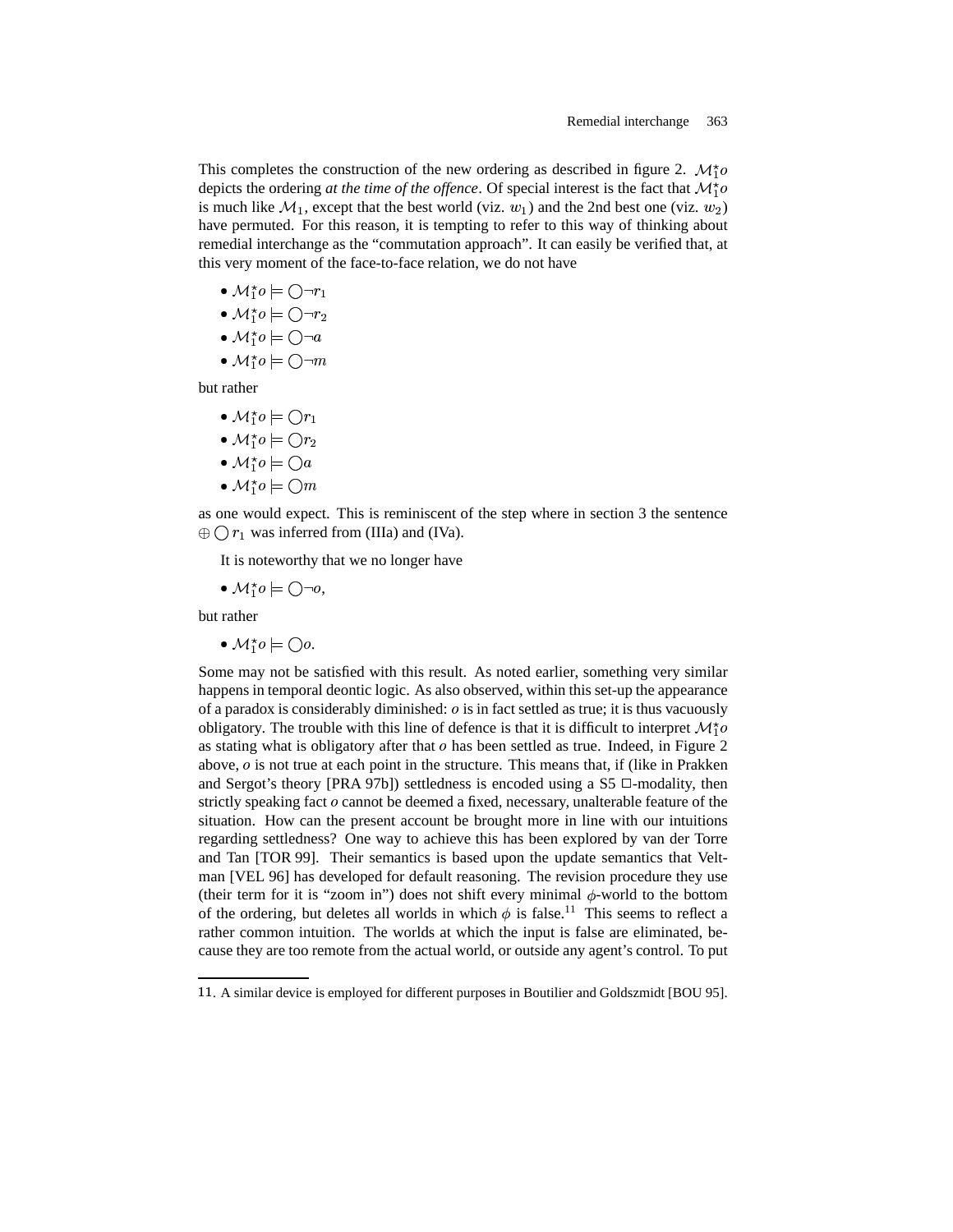it in Hansson's terms, "an agent cannot 'undo' what he has actually done" [HAN 69, p. 142]. Such a revision policy, which serves as a device for limiting the worlds to be compared under the preference relation in the minimization process, can easily be adapted to the present framework. Let  $\mathcal{M}/\phi$  denote the model obtained by eliminating all  $\phi$ -worlds from  $\mathcal{M} = (W, \preceq, \iota)$ . Formally,  $\mathcal{M}/\phi$  is just  $(W', \preceq', \iota')$ , where  $W' = \{w \in W : \mathcal{M}, w \not\models \phi\}$ , and  $\preceq'$  and  $\iota'$  are the restrictions of  $\preceq$  and  $\iota$  to  $W'$ .<sup>12</sup> I do not pursue this line here, because at first sight it is unclear how to deal with a sequence of inputs that are mutually inconsistent. For instance, if  $\mathcal{M}_1$  is first revised by o, and then by  $\neg o$ , we are left with an empty universe  $W''$ , and deontic distinctions collapse: the set of best worlds is empty; the model satisfies both  $\bigcap \neg r_1$  and  $\bigcap r_1$ . As can easily be verified, if definition 3 is used instead, then the resulting model only satisfies the desired obligation  $\bigcap \neg r_1$ .

It is natural to ask whether problems of that kind do not indicate the need for an alternative approach. In particular, some might be tempted not to revise the preference relation at all, but rather to distinguish between two distinct relations  $-$  a preference relation and an accessibility relation. The argument can be summarized as follows. As time passes the preference between possible worlds remain unchanged, but the accessibility of worlds differs. When  $o$  is followed by  $\neg o$ , it is not necessary to eliminate all possible worlds in the successive diminutions of the accessibility relation. For even if one possible world is no longer accessible, another one very much like it in many respects (but with a different time stamp) may still be accessible. Although I need to subject this point to further investigations, I believe that this way of thinking takes us back to the DARB treatment. This might be seen through a careful examination of how the truth-clauses work, when applied to CTD examples. For instance, in [ÅQV 91a] Åqvist discusses a version of the Chisholm paradox known as "the two medicines case". Commenting on the tree-like diagram showing the consistency in DARB of the premisses set under discussion, Aqvist draws the following conclusion: "Obviously, we may say that the second preference-ordering [i.e. as given at  $m + 1$ , when the transgression occurs] is the set-theoretical restriction of the first one [i.e. given at  $m$ ] to those courses-of-events that remain accessible in the actual world as of  $[m+1]$ " [ÅQV 91a, p. 130].

## **4.3.** *The full sequence analysed*

Disregarding temporarily the aforementioned difficulty, I now apply the proposed construction to the fully expanded remedial sequence. The tables given below exhaust the moves that can in fact be made, and check whether the account gives the desired result for the matching obligations. For clarity's sake, I proceed step by step, starting with the first move in the sequence, up to the fourth one. I assume that interactants do not repeat identical moves.

<sup>12.</sup> This is Boutilier and Goldszmidt's definition 3.12, cf. [BOU 95, p. 288].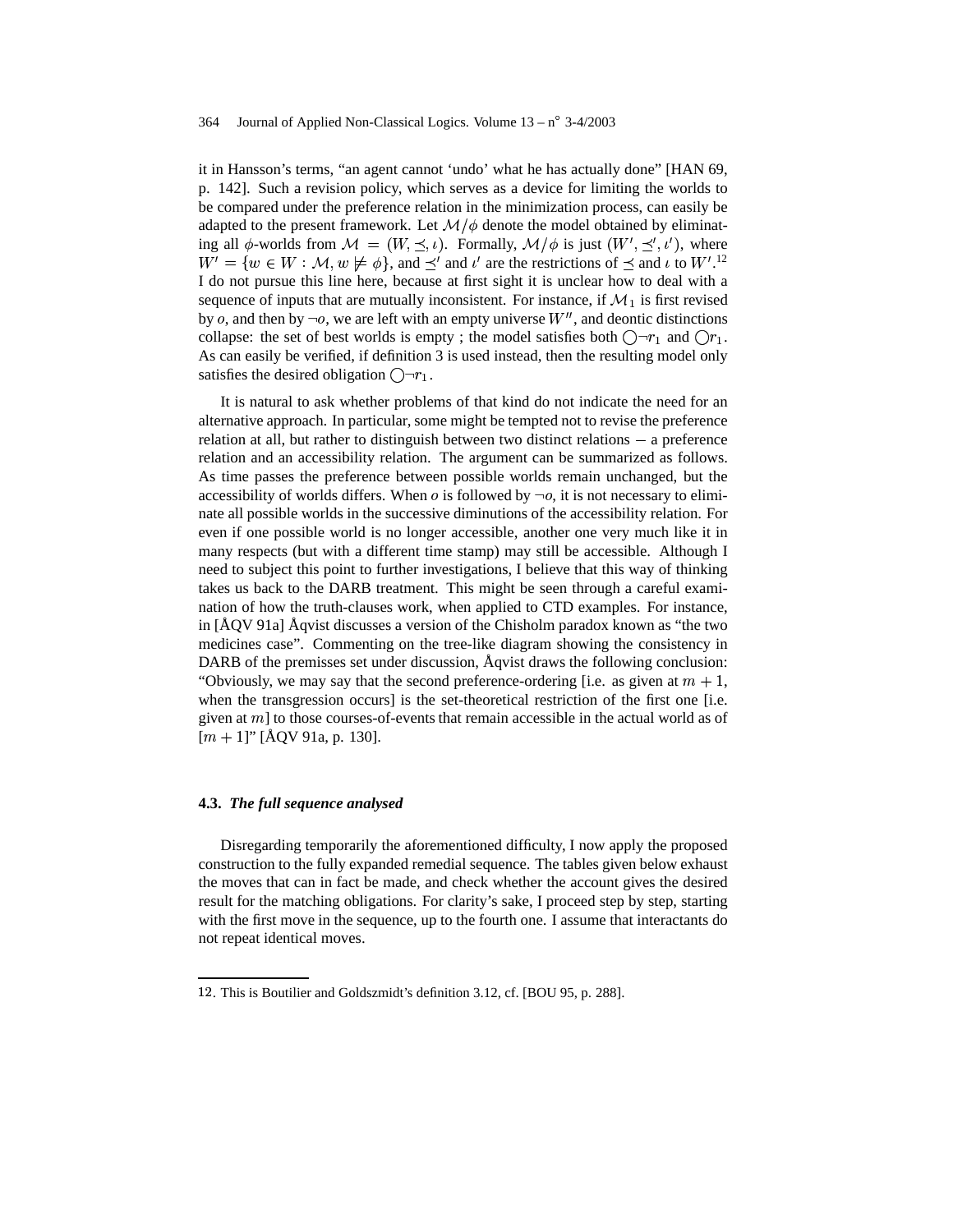## 4.3.1. *One-move interchange*

Consider the following table:

**Table 2.** *One-move interchange*

| Revision sequence   Induced ordering |                                                                        | Output |
|--------------------------------------|------------------------------------------------------------------------|--------|
| 1. $\mathcal{M}^{\star}_{1}$ o       | $w_2 \prec w_1 \prec w_i$ (with $3 \leq i \leq 6$ ) $\bigcap r_1$      |        |
| 2. $M_1^* \neg o$                    | $w_1 \prec w_2 \prec w_i$ (with $3 \leq i \leq 6$ ) $\bigcap \neg r_1$ |        |

The first line recapitulates the analysis suggested in the previous section. This line says that, at the time of move  $o$ , then the best world  $w_1$  commutes with the 2nd best world  $w_2$ , so that the obligation of  $r_1$  comes into force. The second line expresses the proposition that, were move  $\varrho$  not to be made, then the initial ordering  $\mathcal{M}_1$  would be left untouched, and the obligation of  $\neg r_1$  would still hold. This is intuitively plausible.

#### 4.3.2. *Two-move interchange*

Table 3 below deals with a two-move interchange. The penultimate column shows how many times the worlds commute during the conversation. The first line considers the case where  $o$  is followed by  $r_1$ , and the second one the case where  $o$  is followed by  $\neg r_1$ . In both cases, the most recent ordering ( $\mathcal{M}_1^*$ o) differs from the initial one ( $\mathcal{M}_1$ ). In the first case, the most recent ordering, with  $w_2$  ranked below  $w_1$ , is left untouched, and so is the obligation of  $r_2$ . In the second case, we have that  $w_1$  and  $w_2$  commute again. This takes us back to  $\mathcal{M}_1$  and, as a result, the obligation of  $\neg r_2$  is reinstated.

Line 3 considers the case where  $\neg o$  is followed by  $r_1$ , and line 4 the case where  $\neg o$ is followed by  $\neg r_1$ . In both cases, the most recent ordering (viz.  $\mathcal{M}_1^* \neg o$ ) is the same as the initial one  $(\mathcal{M}_1)$ . In the first case, we have that  $w_1$  and  $w_2$  permute, so that the obligation of  $r_2$  comes into force. In the second case, the ordering is left untouched, and so is the obligation of  $\neg r_2$ .

**Table 3.** *Two-move interchange*

| Revision sequence                     | Induced ordering                                    | Perm | Output     |
|---------------------------------------|-----------------------------------------------------|------|------------|
| 1. $({\cal M}_1^* \rho)^* r_1$        | $w_2 \prec w_1 \prec w_i$ (with $3 \leq i \leq 6$ ) |      | $)r_2$     |
| 2. $({\cal M}_1^* \rho)^* \neg r_1$   | $w_1 \prec w_2 \prec w_i$                           |      | $\neg r_2$ |
| 3. $({\cal M}_1^* \neg o)^* r_1$      | $w_2 \prec w_1 \prec w_i$                           |      | $)r_2$     |
| 4. $({\cal M}_1^* \neg o)^* \neg r_1$ | $w_1 \prec w_2 \prec w_i$                           |      |            |

One might summarize table 3 as follows. If move  $r_1$  is made (line 1 and 3), then the obligation of  $r_2$  comes into force – whatever happened before  $r_1$ . Were move  $r_1$ not to be made (line 2 and 4), then the obligation of  $\neg r_2$  would still hold – and this, whatever happened before  $\neg r_1$ . This is intuitively plausible.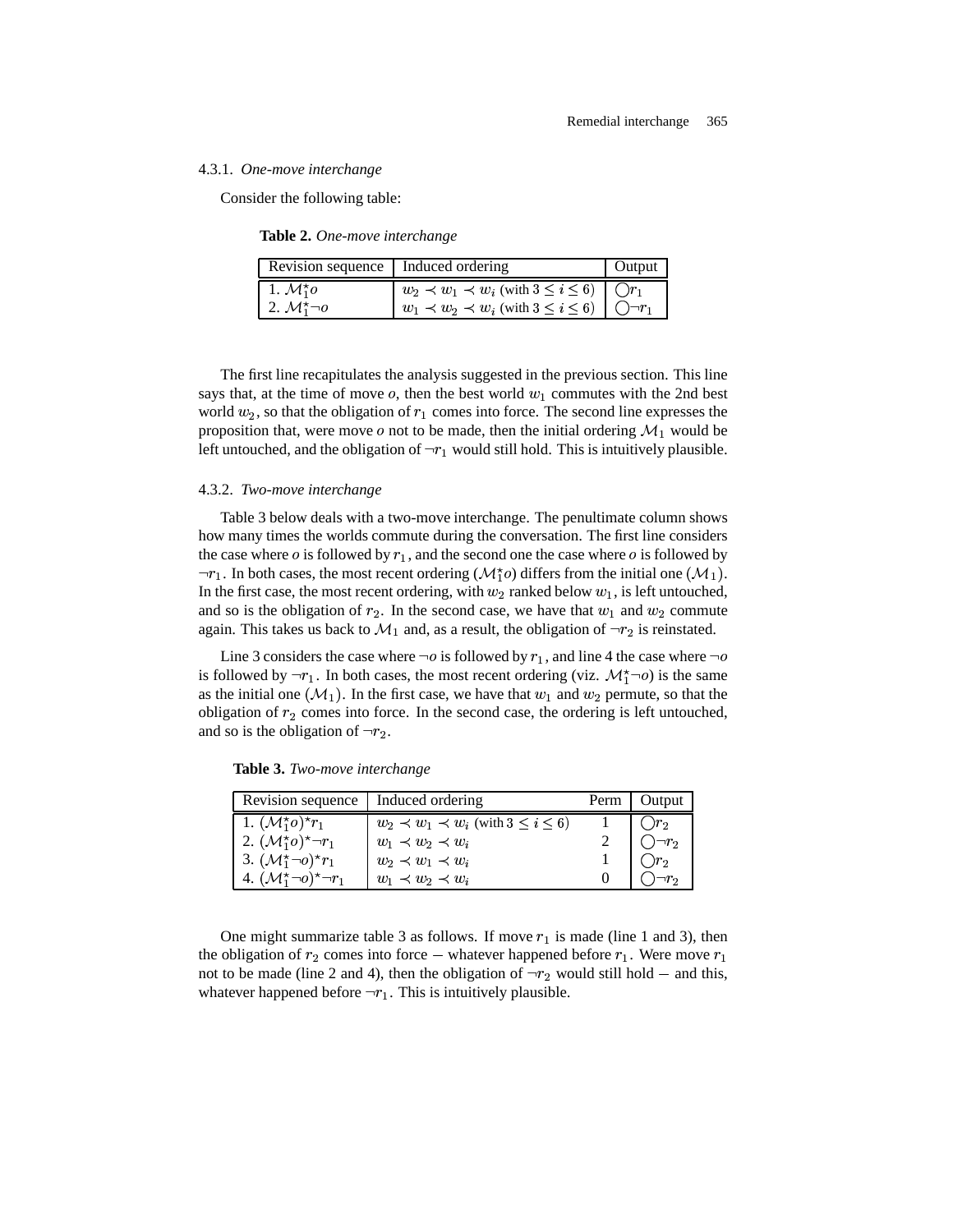#### 4.3.3. *Three-move interchange*

Table 4 below deals with a three-move interchange. This table can be summarized as follows. Once move  $r^2$  has been made (lines 1, 3, 5 and 7), then the obligation of a comes into force – whatever happened before  $r_2$ . Were move  $r_2$  not to be made (lines 2, 4, 6 and 8), then the obligation of  $\neg a$  would be true  $\neg$  whatever happened before  $\neg r_2$ . Again, this is intuitively plausible.

Revision sequence Induced ordering Perm Output 1. /  $w_2 \prec w_1 \prec w_i$  (with  $3 \leq i \leq 6$ ) 1  $\bigcirc a$ 2.  $((\mathcal{M}_1^{\star} o)^{\star} r_1)^{\star} \neg r_2$   $\big| w_1 \prec w_2 \prec w_i$  2  $\bigcirc \neg a$ 3.  $((\mathcal{M}_1^*)^* \neg r_1)^* r_2 \qquad \big| w_2 \prec w_1 \prec w_i$  3  $\bigcirc a$ 4.  $((\mathcal{M}_1^*o)^* \neg r_1)^* \neg r_2 \mid w_1 \prec w_2 \prec w_i$  2 |  $\bigcirc \neg a$  | 5. /  $w_2 \prec w_1 \prec w_i$  (with  $3 \leq i \leq 6$ ) 1  $\bigcirc a$ 6.  $((\mathcal{M}_1^* \neg o)^* r_1)^* \neg r_2 \mid w_1 \prec w_2 \prec w_i$  2 |  $\bigcirc \neg a$  | 7.  $((\mathcal{M}_1^{\star}\neg o)^{\star}\neg r_1)^{\star}r_2$   $\mid w_2 \prec w_1 \prec w_i$   $1$   $\mid$   $\bigcirc$   $a$ 8.  $((\mathcal{M}_1^{\star}\neg o)^{\star}\neg r_1)^{\star}\neg r_2 \mid w_1 \prec w_2 \prec w_i$  0  $\bigcap \neg a$ 

**Table 4.** *Three-move interchange*

## 4.3.4. *Four-move interchange*

As shown in table 5 below, the account deals with the fourth move in much the same way as with the first three. Roughly table 5 says that, once move  $\alpha$  has been made (lines marked with an odd number), then the obligation of  $m$  holds, and that if move a is not made (lines marked with an even number), then the obligation of  $\neg m$  is true. Once again, this is intuitively plausible.

This ends the verification. It might be interesting to explore ways in which the concept of commutation can be used to give a general framework for iterated revision. A closer look at the above tables reveals that, once the first move has been made, the best world and the second best one commute each time the "polarity" of the input sentence changes. The question naturally arises whether it is possible to develop a model of iterated revision based on this phenomenon. This is part of my current research.

## **4.4.** *The request-response within a tense logic*

I now indicate how to incorporate the construction outlined in the previous subsections into a branching-time framework, so as to deal with the request-response more sensitively. I say "more sensitively", because there is something puzzling in the temporal interpretation (or gloss) given to the treatment in terms of commutation. If we assume that interactants cannot detach the unconditional obligation of providing a remedy (and, as a result, do what they believe to be the second best) unless the offence has been made, then it is unclear how the solution could work for those scenarios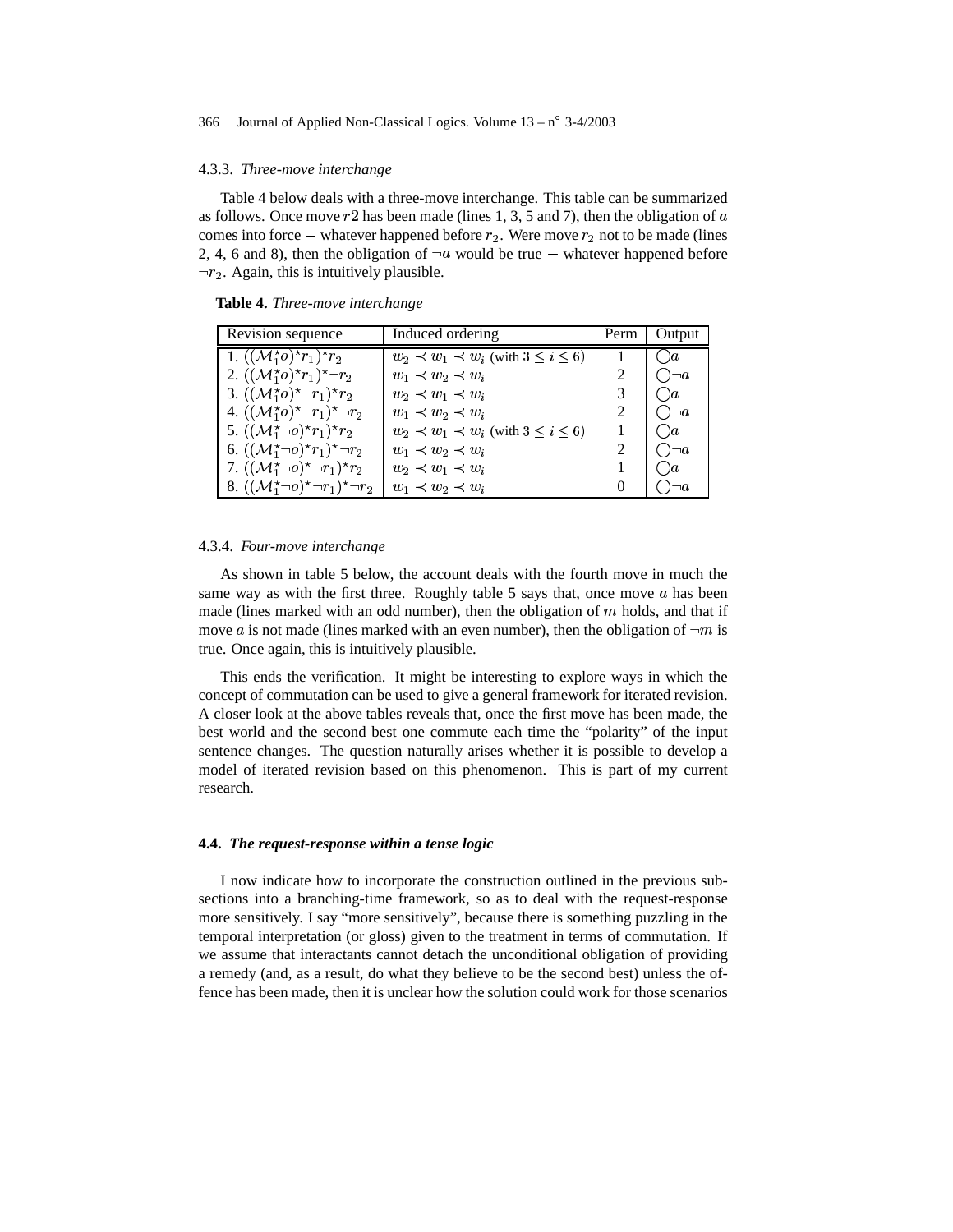| Revision sequence                                                               | Induced ordering                              | Perm     | Output                          |
|---------------------------------------------------------------------------------|-----------------------------------------------|----------|---------------------------------|
| 1. $(((\mathcal{M}_{1}^{*}o)^{*}r_{1})^{*}r_{2})^{*}a$                          | $w_2 \prec w_1 \prec w_i \ (3 \leq i \leq 6)$ | 1        | $\bigcirc$                      |
| 2. $(((\mathcal{M}_{1}^{*}o)^{*}r_{1})^{*}r_{2})^{*}\neg a$                     | $w_1 \prec w_2 \prec w_i \ (3 \leq i \leq 6)$ | 2        | $( ) \neg m$                    |
| 3. $(((\mathcal{M}_{1}^{*}o)^{*}r_{1})^{*}\neg r_{2})^{*}a$                     | $w_2 \prec w_1 \prec w_i$                     | 3        | $\odot m$                       |
| 4. $(((\mathcal{M}_{1}^{*}o)^{*}r_{1})^{*}\neg r_{2})^{*}\neg a$                | $w_1 \prec w_2 \prec w_i$                     | 2        | $( ) \neg m$                    |
| 5. $(((\mathcal{M}_{1}^{*}o)^{*}\neg r_{1})^{*}r_{2})^{*}a$                     | $w_2 \prec w_1 \prec w_i$                     | 3        | $\bigcirc$                      |
| 6. $(((\mathcal{M}_{1}^{*}o)^{*}\neg r_{1})^{*}r_{2})^{*}\neg a$                | $w_1 \prec w_2 \prec w_i$                     | 4        | $( ) \neg m$                    |
| 7. $(((\mathcal{M}_{1}^{*}o)^{*}\neg r_{1})^{*}\neg r_{2})^{*}a$                | $w_2 \prec w_1 \prec w_i$                     | 3        | $\odot m$                       |
| 8. $(((\mathcal{M}_{1}^{*}o)^{*}\neg r_{1})^{*}\neg r_{2})^{*}\neg a$           | $w_1 \prec w_2 \prec w_i$                     | 2        | $( ) \neg m$                    |
| 9. $(((\mathcal{M}_1^{\star}\neg o)^{\star}r_1)^{\star}r_2)^{\star}a$           | $w_2 \prec w_1 \prec w_i \ (3 \leq i \leq 6)$ |          | (m)                             |
| 10. $(((\mathcal{M}_1^{\star}\neg o)^{\star}r_1)^{\star}r_2)^{\star}\neg a$     | $w_1 \prec w_2 \prec w_i \ (3 \leq i \leq 6)$ | 2        | $( ) \neg m$                    |
| 11. $(((\mathcal{M}_{1}^{*}\neg o)^{*}r_{1})^{*}\neg r_{2})^{*}a$               | $w_2 \prec w_1 \prec w_i$                     | 3        | $\bigcirc$                      |
| 12. $(((\mathcal{M}_{1}^{*}\neg o)^{*}r_{1})^{*}\neg r_{2})^{*}\neg a$          | $w_1 \prec w_2 \prec w_i$                     | 2        | () $\neg m$                     |
| 13. $(((\mathcal{M}_1^{\star} \neg o)^{\star} \neg r_1)^{\star} r_2)^{\star} a$ | $w_2 \prec w_1 \prec w_i$                     |          | $\odot m$                       |
| 14. $(((\mathcal{M}_{1}^{*}\neg o)^{*}\neg r_{1})^{*}r_{2})^{*}\neg a$          | $w_1 \prec w_2 \prec w_i$                     | 2        | $( ) \neg m$                    |
| 15. $(((\mathcal{M}_{1}^{*}\neg o)^{*}\neg r_{1})^{*}\neg r_{2})^{*}a$          | $w_2 \prec w_1 \prec w_i$                     | 1        | (M)                             |
| 16. $(((\mathcal{M}_{1}^{*}\neg o)^{*}\neg r_{1})^{*}\neg r_{2})^{*}\neg a$     | $w_1 \prec w_2 \prec w_i$                     | $\theta$ | $\rightarrow$ $\rightarrow$ $m$ |

**Table 5.** *Four-move interchange*

where the remedy precedes the offence in time (as is typically the case for remedies of the "request" type). This subsection is an attempt to clarify this point.

Let us assume that the object language contains, in addition to the dyadic deontic operator  $\mathcal{O}(l)$ , a monadic operator  $\oplus$  read as "it will be the case at the next moment that", and a modal operator of historical necessity  $\Box$  to be read as "it is necessary on the basis of the past that". Let us define a deontic branching temporal frame as a structure  $\mathfrak{M} = ((Tree, <), \preceq, \iota)$  where:

1)  $(Tree, <)$  is a tree-like structure. Tree is a non-empty set of times or moments  $\{m_1, m_2, ...\}$ .  $\lt$  is the temporal relation (time is assumed to be discrete). A history h is defined as a maximal chain of moments. H denotes the set of all histories, and  $H_m$ the subset of those passing through moment  $m$ .

2)  $\leq \subseteq$  **H**  $\times$  **H** is a pre-order, i.e. it is a reflexive and transitive relation on W. Intuitively,  $h \preceq h'$  means that h is at least as good as  $h'$ .

3)  $\iota$  is a function that assigns to each propositional letter p the set of  $m/h$  pairs at which intuitively  $p$  is thought of as true.

The truth-conditions have the form:

 $\mathfrak{M}, m/h \models \phi$ : in model  $\mathfrak{M}$ , formula  $\phi$  is true at moment m in history h.

Let  $[\phi]_m$  be a shorthand for the set of histories making  $\phi$  true at m, and min<sub>m</sub>( $[\phi]_m$ ) denote the  $\preceq$ -minima in  $[\phi]_m$ , i.e.

$$
\min_{\mathfrak{M}}([\phi]_m) = \{ h \in [\phi]_m \mid \forall h \ ' (h' \in [\phi]_m \rightarrow h \preceq h') \}.
$$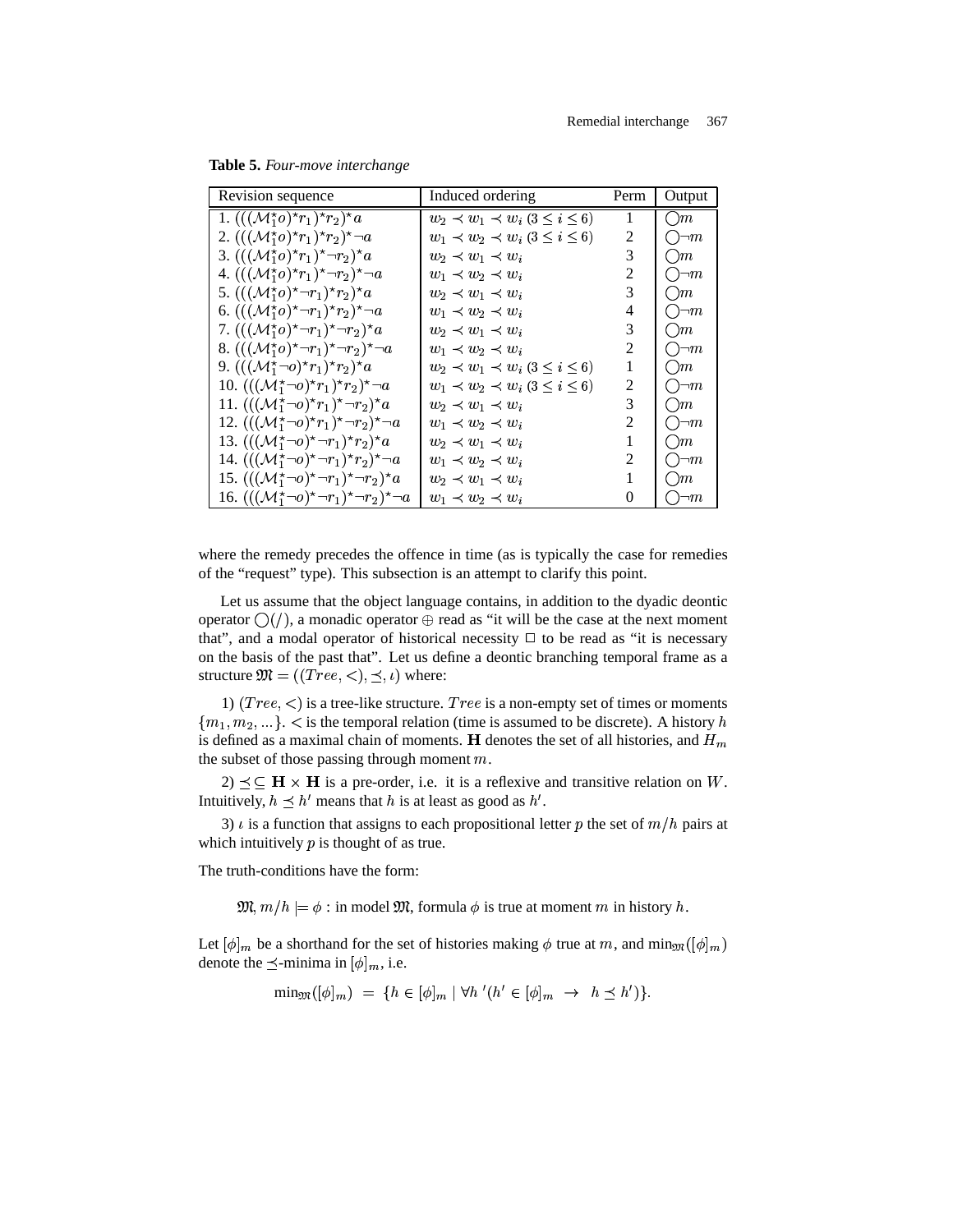Define:

$$
\mathfrak{M}, m/h \models \oplus \phi \Leftrightarrow \mathfrak{M}, m + 1/h \models \phi
$$

$$
\mathfrak{M}, m/h \models \Box \phi \Leftrightarrow (\forall h' \in H_m)(\mathfrak{M}, m/h' \models \phi)
$$

$$
\mathfrak{M}, m/h \models \bigcirc (\psi/\phi) \Leftrightarrow \min_{\mathfrak{M}} ([\phi]_m) \subseteq [\psi]_m.
$$

It is now possible to analyse the case where the remedy precedes the offence. In the analysis I shall focus on the pair (offence, request) and ignore subsequent moves. The following triple of formulae (where  $r_1$  denotes the request-response) gives a reasonable description of the situation when (so to say) the offence has not been anticipated yet:

**Table 6.** *The request-response*

| $\alpha$ |                    | Normative premisses Integrity constraint |
|----------|--------------------|------------------------------------------|
|          | $\oplus \neg o$    |                                          |
|          | ) $(r_1/\oplus o)$ | $r_1 \rightarrow \oplus o$               |

A typical model  $\mathfrak{M}_1$  of these premisses is represented in Figure 3 below. This figure can be read as follows. The upward direction represents the forward direction of time.  $\hbar$  denotes the actual evolution of the interaction (evidently this is an arbitrary choice). Our hierarchical ordering is (the transitive closure of)  $h_2 \prec h_1 \prec \hbar$ . Let us consider the situation from the point of view of  $\hbar$  at  $m_0$ . We have that:

- $\mathfrak{M}_1, m_0/h \models \bigcirc \oplus \neg o$ , since  $\min_{\mathfrak{M}_1} (\{h_1, h_2, h\}) = \{h_2\} \subseteq [\oplus \neg o]_{m_0}$
- $\mathfrak{M}_1, m_0/h \models \bigcirc (r_1/\oplus o),$  since  $\min_{\mathfrak{M}_1} (\{h_1, h\}) = \{h_1\} \subseteq [r_1]_{m_0}.$

At this very moment, we have that

$$
\bullet \; \mathfrak{M}_1, m_0/\hbar \models \bigcirc \neg r_1, \\
$$

and not

 $\bullet$   $20$ (1,  $m_0/h = (r_1, \ldots, r_n)$ 

Let us now imagine that interactants take the offending act into account. As before, it is assumed that this new information affects the hierarchical ordering of histories. Hence the following notation

$$
\mathfrak{M}^{\circledast^m} \phi = ((Tree, <), \preceq', \iota)
$$

to describe the model obtained once  $\mathfrak{M}$  has been revised (at  $m$ ) with  $\phi$ . The formal definition of this notion parallels the one employed in a timeless framework: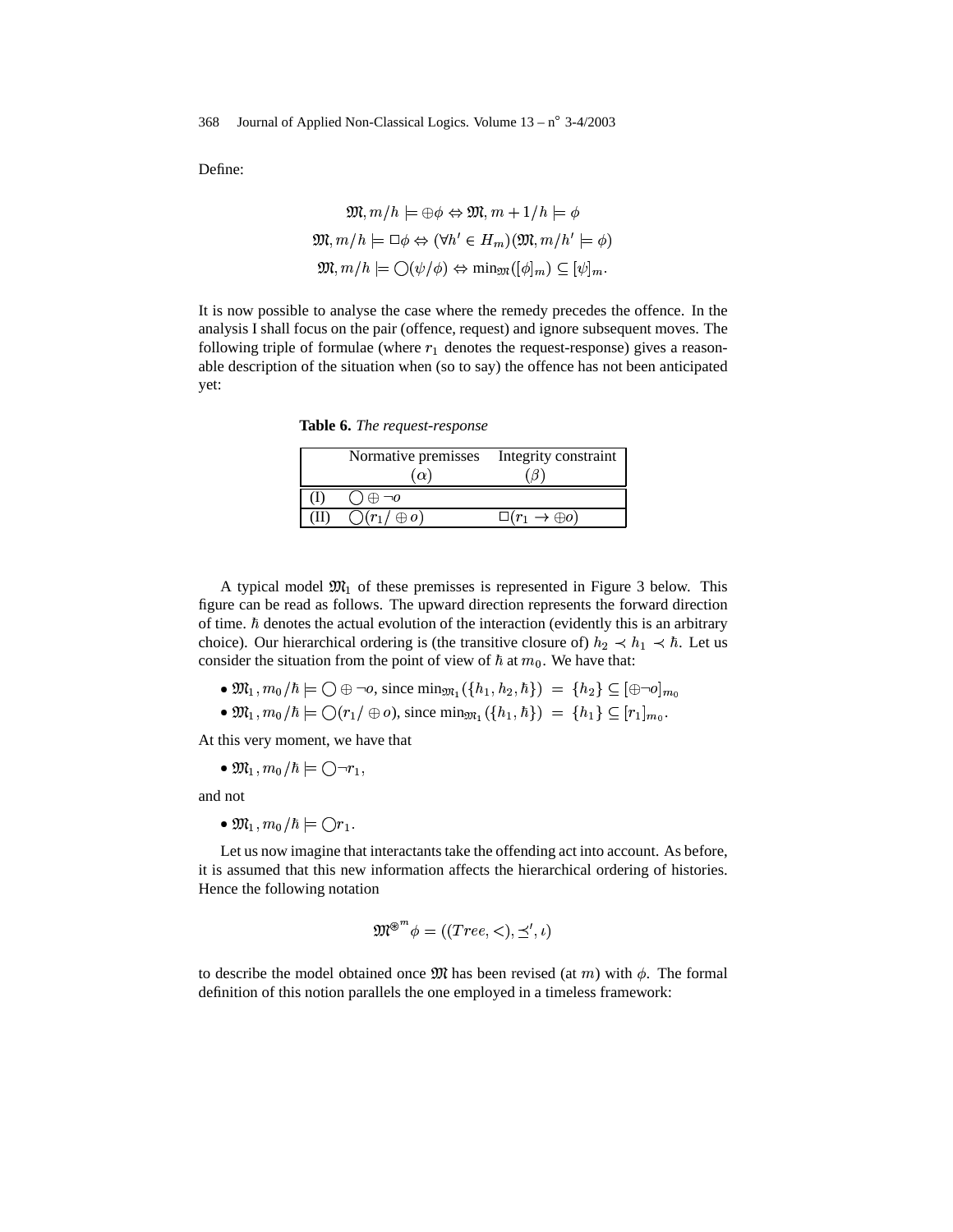

**Figure 3.** *Before the offence has been taken into account* (*model*  $\mathfrak{M}_1$ )

**DEFINITION 5.** — Let  $\mathfrak{M} = ((Tree, <), \preceq, \iota)$  be the model reflecting the initial *ordering. Given the contrary-to-duty context , the model obtained by revising (at* <sup>n</sup>*)*  $\mathfrak{M}$  by  $\phi$  is  $\mathfrak{M}^{\circledast}$   $\phi = ((Tree, <), \preceq', \iota)$  , with  $\preceq'$  defined as follows:

> $(\mathbf{P}_1)$  If  $h \in min_{\mathfrak{M}}([\phi]_m)$  then: (a)  $h \preceq' h'$  *for all*  $h' \in H_m$  *and* (b)  $h' \preceq' h$  iff  $h' \in min_{\mathfrak{M}}([\phi]_m)$ ;

 $(\mathbf{P}_2)$  If  $h, h' \notin min_{\mathfrak{M}}([\phi]_m)$  then:  $h \preceq^{\prime} h'$  iff  $h \preceq h'$ .

Take  $\phi$  to be  $\oplus$  o, and m to be  $m_0$ . We have

$$
\min_{\mathfrak{M}_1}([\oplus o]_{m_0} = \{h_1, \hbar\}) = \{h_1\}.
$$

From this it follows that  $h_1 \prec^{\prime} \hbar$  and  $h_1 \prec^{\prime} h_2$  [by  $P_1$ ]. It also follows that  $h_2 \prec^{\prime} \hbar$ [by  $P_2$ ]. As illustrated in figure 4 below, this means that the best history permutes with the 2nd best one.

Of special interest is the fact that we now have

$$
\bullet \mathrel{\mathfrak{M}}^{\circledast^{m_{0}}}_{1} \oplus o, m_{0}/\hbar \models \bigcirc r_{1}
$$

rather than

 $\bullet$   $\mathfrak{M}$   $\mathfrak{g}$   $\quad \oplus$  0,  $m_0$  / o a componente a componente de la componente de la componente de la componente de la componente de la componen  $\Box$   $\Box$   $\Box$ 

As we have seen in section 3, proposals based on temporal deontic logic such as DARB can deal with the case where the remedy and the violation refer to the same time point, but not with the case where the remedy precedes the transgression temporally. The present framework has no difficulty coping with the latter scenario. The troublesome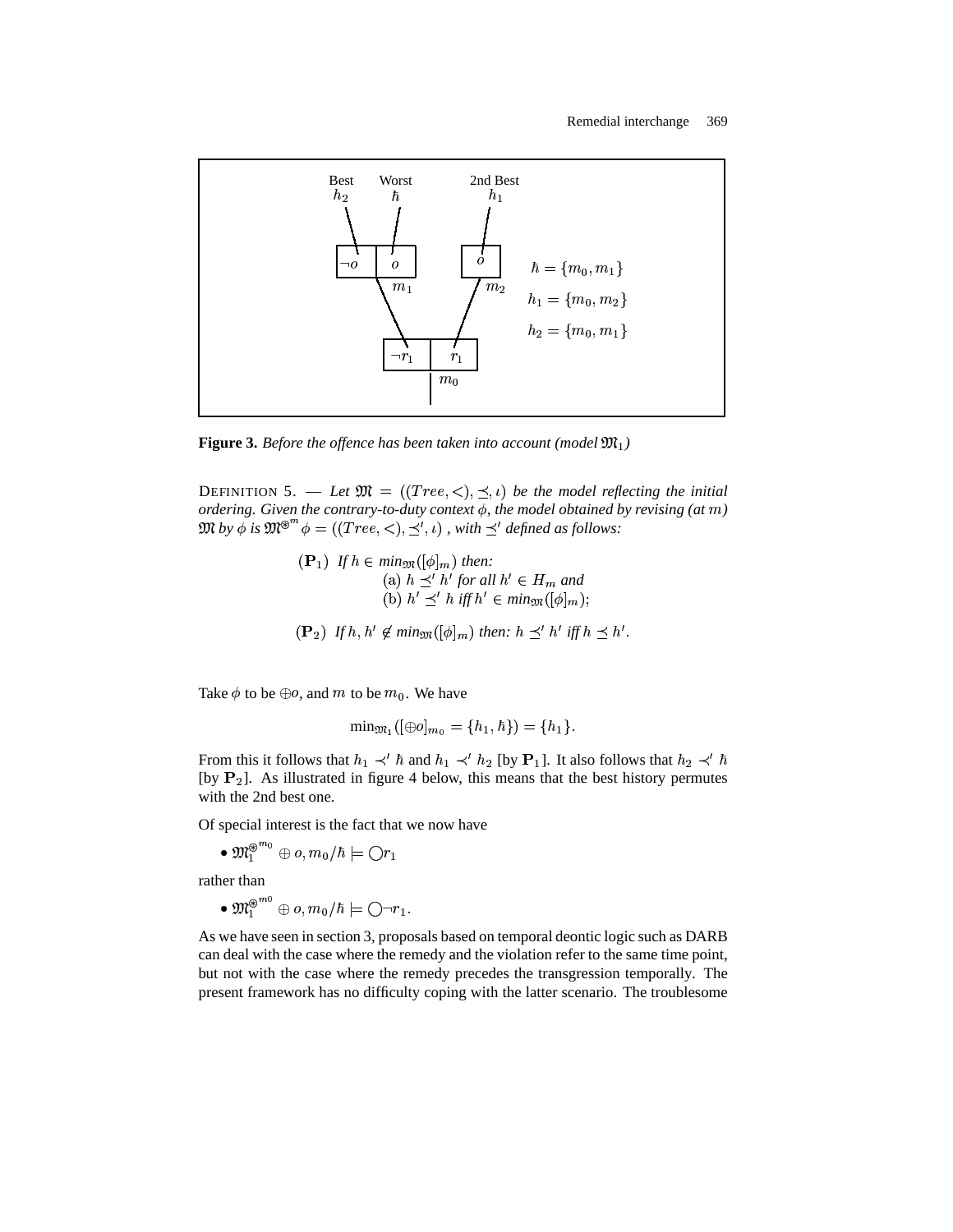

**Figure 4.** *Once the offence has been anticipated*  $(\mathfrak{M}^{\otimes^{m_0}}_1 \oplus o)$ 

premiss (IIIb) is rendered as  $\mathcal{O}(r_1/\oplus o)$ . Thus, the distinction between  $\bigcirc \oplus$  and  $\Theta$ , which is central to Åqvist's proposal, is not used anymore. The primary norm and the CTD norm both embed the "next" operator within the scope of "ought", and both structures make the norms true at one and the same instant, i.e.  $m_0/\hbar$ . In this connection, it is interesting to note that the non-sequential scenario can be handled without introducing any consideration relative to the passage of time, as illustrated in figure 5. Model  $\mathfrak{M}_2$  makes the premisses  $\bigcirc$   $\neg$   $o$ ,  $\bigcirc$   $(r_1/o)$  and  $\square$   $(r_1 \rightarrow o)$  true at



**Figure 5.** *Non-sequential scenario (No time-stretch)*

moment  $m_0$  in history  $\hbar$ . And, as a result, the model makes the conclusion  $\bigcirc \neg r_1$  true at  $m_0/\hbar$ . In contrast, the model obtained by revising  $\mathfrak{M}_2$  (at  $m_0$ ) by  $o$  makes  $\bigcirc r_1$ true at  $m_0/\hbar$ .

Now that the construction has been incorporated within a branching-time framework, it appears that the parallel initially drawn (for heuristic purposes) between temporal deontic approaches and the account in terms of commutation breaks down. It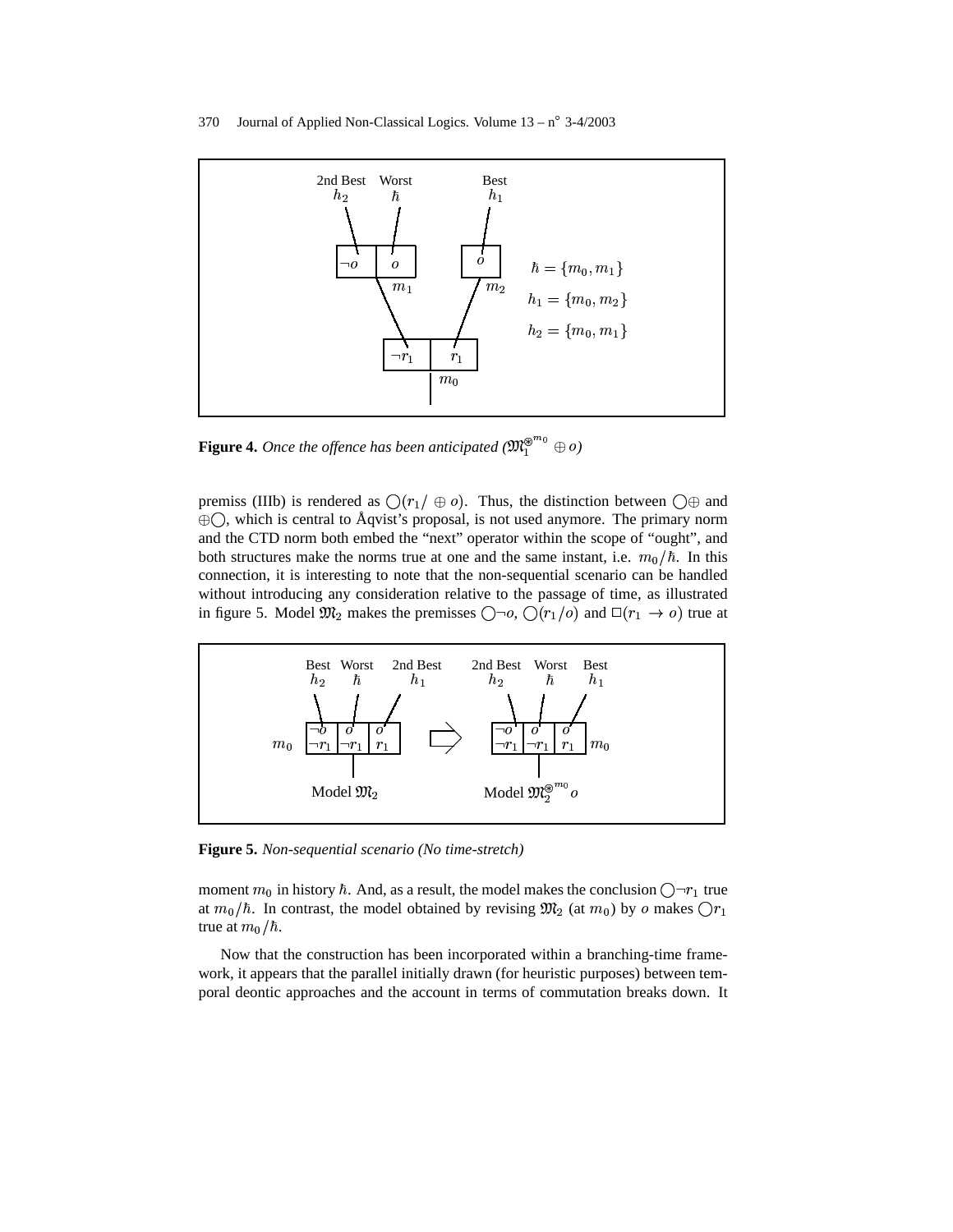remains to give a better intuitive explanation to the latter. I shall explore this issue in future research.

## **5. Concluding remarks**

In this paper, I outlined a preference-based account in terms of commutation, which brings the dynamics of obligations to the fore. I also illustrated how the proposed construction may serve as a tool for analysing one kind of linguistic exchange: the remedial interchange.

Of course, the account outlined in this paper can only be suggestive of how future work should proceed. First of all, we have seen that there is a problem with the flat (non-iterated) part of the framework: primary norms do not "survive" an update by a contrary-to-duty context. Can such an anomaly be avoided? Second, it would be interesting to know what the construction has to say about the many other CTD structures that are discussed in deontic literature [PRA 96, PRA 97b, MAK 01, CAR 02]. In particular, it is natural to ask what happens if a "second-level" of CTDs is introduced. Third, it might be thought that any account of interactive communication must be linked, in some way or other, to speech-act theory. These are only hints, to which a later essay will be devoted.

It is clear that, of these three issues, the first one should be our prime target. But a further complication arises from the fact that the commutation approach can also deliver the right conclusion. Hence, such an approach should not be excluded entirely, as it may contain elements necessary to the solution of some other benchmark problems discussed in deontic literature. For instance, example 6 below shows that, due precisely to the choosen revision policy, the account does not generate what has become known as the "pragmatic oddity". The intended point in so-called pragmatic oddity is that the *Factual Detachment* rule is problematic *per se*. This can be illustrated in examples of much the same vein as those considered so far. Consider:

## EXAMPLE 6. — (*Broken promise*)

- a)  $\bigcap k$ : You should keep your promise.
- b)  $\bigcirc$ ( $a$ / $\neg k$ ): If you have not kept your promise, you should apologize.
- c)  $\neg k$ : You have not kept your promise.

Suppose  $\bigcap a$  can be inferred from the last two premisses, by using *Factual Detachment*. In this case,  $\bigcirc k$  and  $\bigcirc a$  both hold. As Prakken and Sergot remark, "it is a bit odd to say that in all [best] versions of this world you keep your promise and you apologize for not keeping it" [PRA 96, p. 95]. The following self-explanatory diagrams make it clear why the present account does not generate the pragmatic oddity here described in its simplest form. Given a typical model  $\mathcal{M}_2$  of  $\{\bigcirc k, \bigcirc (a/\neg k)\},$ we have  $\mathcal{M}_2^* \neg k \models \bigcirc a$  and  $\mathcal{M}_2^* \neg k \not\models \bigcirc k$ .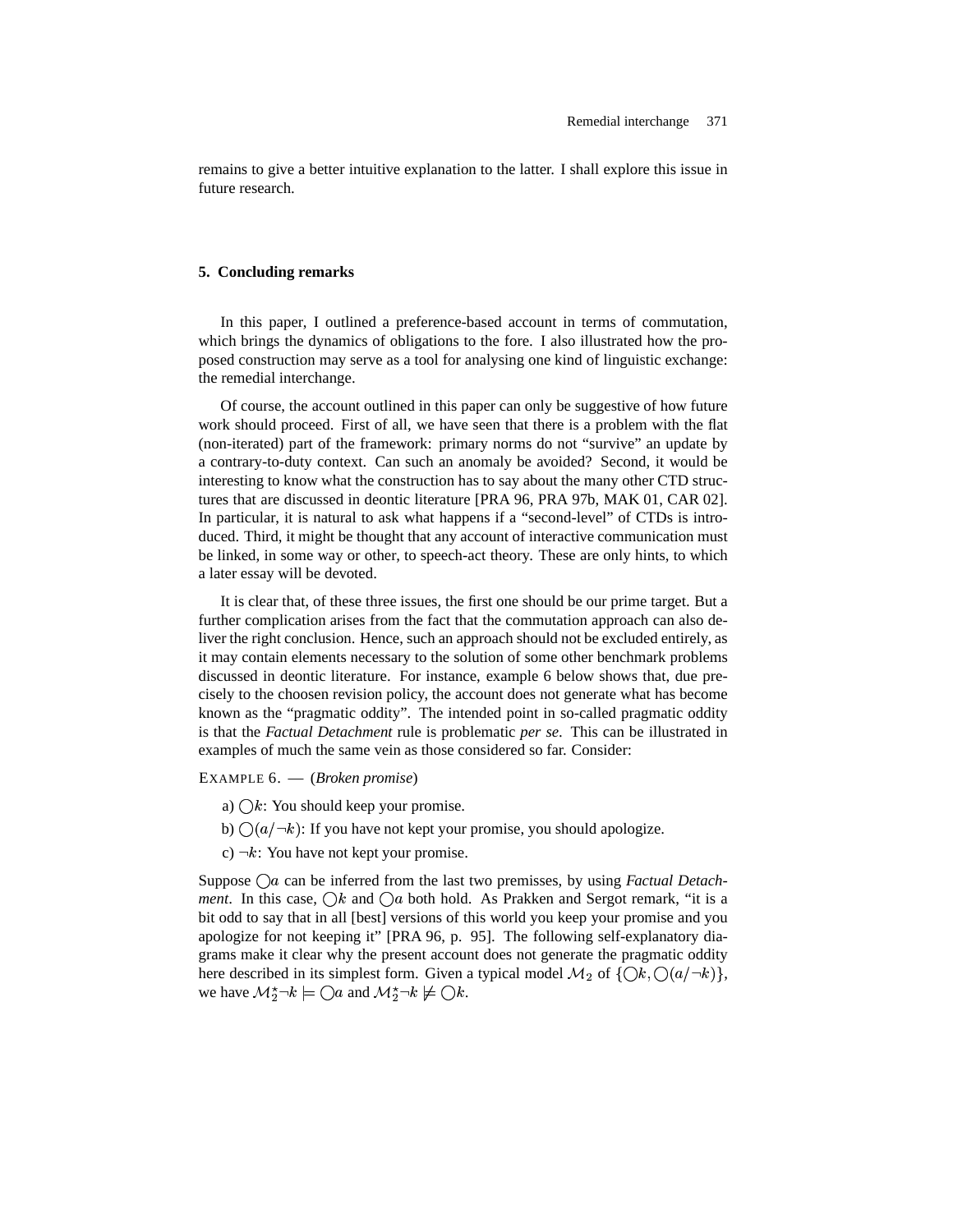

**Figure 6.** *Broken promise*

### Acknowledgements

I am grateful to Paul Gochet, Andreas Herzig, Andrew J.I. Jones, Pierre Livet, David Makinson, Marek Sergot and Audun Stolpe for specific suggestions, doubts and critical remarks. They are, of course, not responsible for the views advocated in the present paper. I also thanks an anonymous referee for helpful comments. A preliminary version of the paper was presented at *MFI-03* (Formal Models for Interaction) held in Lille, France, 20-22 May 2003. I am extremely grateful to the audience of this workshop. I am also indebted to Clare Sibley, who checked my English.

## **6. References**

- [APP 89] APPELT D., KONOLIGE K., "A Non-Monotonic Logic for Reasoning about Speech Acts and Belief Revision", REINFRANK M., DE KLEER J., GINSBERG M. L., SANDE-WALL E., Eds., *Non-Monotonic Reasoning, 2nd International Workshop*, vol. 346 of *Lecture Notes in Computer Science*, Springer-Verlag, 1989, p. 164–175.
- [ÅQV 67] ÅQVIST L., "Good Samaritans, Contrary-To-Duty Imperatives, and Epistemic Obligations", *Noûs*, vol. 1, 1967, p. 361–379.
- [ÅQV 81] ÅQVIST L., HOEPELMAN J., "Some Theorems about a 'Tree' System of Deontic Tense Logic", p. 187–221, 1981.
- [ÅQV 91a] ÅQVIST L., "Deontic Tense Logic: Restricted Equivalence of Certain Forms of Conditional Obligation and a Solution to Chisholm's Paradox", SCHURZ G., DORN G., Eds., *Advances in Scientific Philosophy: Essays in Honour of Paul Weingartner*, p. 127– 141, GA: Rodopi, 1991.
- [ÅQV 91b] ÅQVIST L., "Review Essay: Doing the Best We Can", *Philosophy and Phenomenological Research*, vol. 51, 1991, p. 215–225.
- [ÅQV 93] ÅQVIST L., "A Completeness Theorem in Deontic Logic with Systematic Frame Constants", *Logique et Analyse*, vol. 141-142, 1993, p. 177–192.
- [ÅQV 02] ÅQVIST L., "Deontic Logic", GABBAY D., GUENTHNER F., Eds., *Handbook of Philosophical Logic*, vol. 8, p. 147–264, Kluwer Academic Publishers, Dordrecht, Holland, 2002.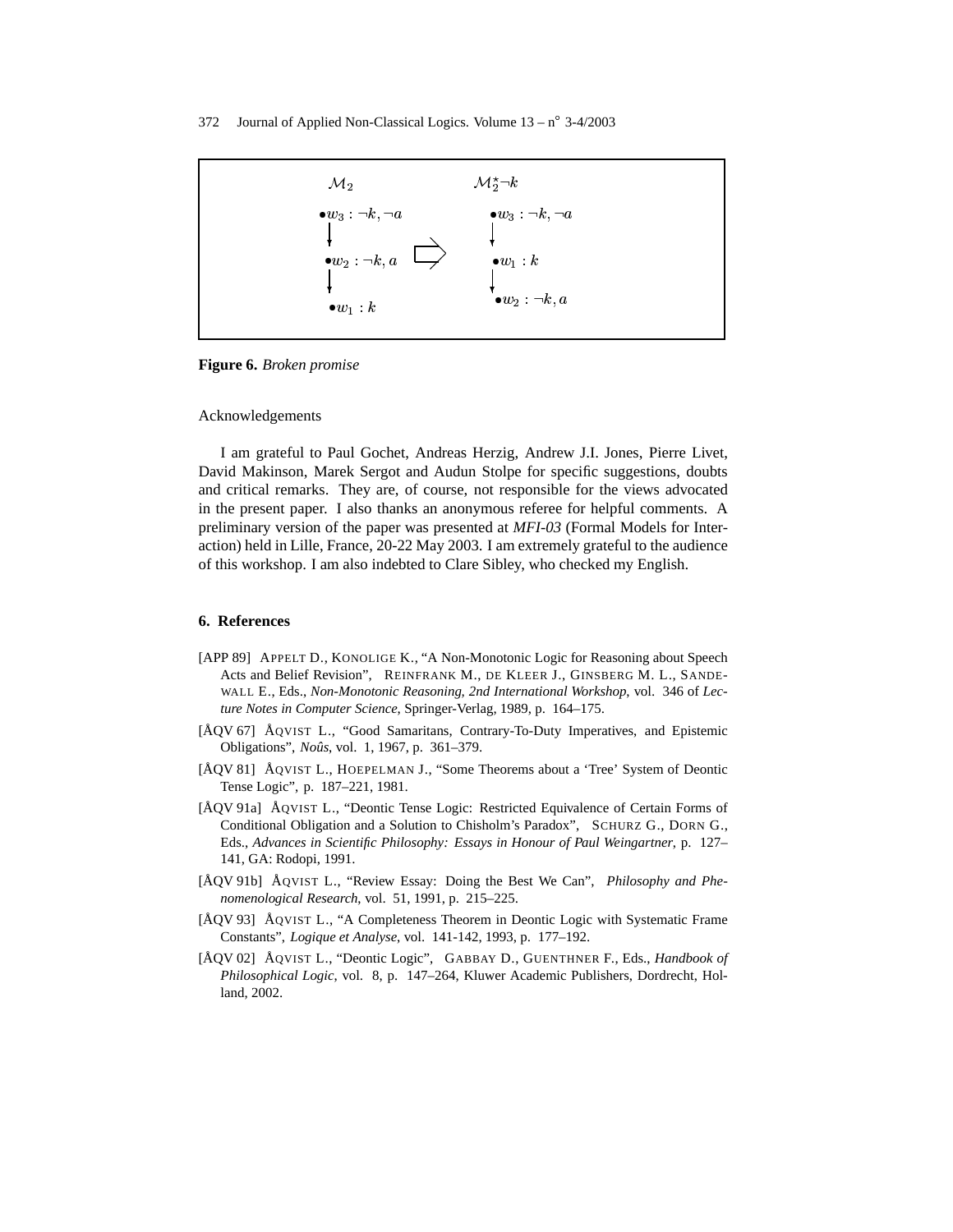- [ART 96] ARTOSI A., GOVERNATORI G., SARTOR G., "Towards a Computational Treatment of Deontic Defeasibility", BROWN M., CARMO J., Eds., *Deontic Logic, Agency and Normative Systems*, p. 27–46, Springer-Verlag, London, 1996.
- [BEN 03] BENCH-CAPON T., "Persuasion in Practical Argument Using Value Based Argumentation Framework", *Journal of Logic and Computation*, vol. 13, 2003, p. 429–448.
- [BOU 95] BOUTILIER C., GOLDSZMIDT M., "On the Revision of Conditional Belief Sets", CROCCO G., FARIÑAS DEL CERRO L., HERZIG A., Eds., *Conditionals: from Philosophy to Computer Science*, p. 267–300, Clarendon Press, Oxford, 1995.
- [BOU 96] BOUTILIER G., "Iterated Revision and Minimal Change of Conditional Beliefs", *Journal of Philosophical Logic*, vol. 25, 1996, p. 263–305.
- [BRO 87] BROWN P., LEVINSON S. C., *Politeness. Some Universals in Language Usage*, Cambridge University Press, Cambridge, 1987.
- [CAR 95] CARMO J., JONES A. J. I., "Deontic Logic and Different Levels of Ideality", Research report num. RRDMIST 1/95, 1995, Department of Mathematics, Technological University of Lisbon.
- [CAR 02] CARMO J., JONES A. J. I., "Deontic Logic and Contrary-To-Duties", GABBAY D., GUENTHNER F., Eds., *Handbook of Philosophical Logic*, vol. 8, p. 265–343, Kluwer Academic Publishers, Dordrecht, Holland, 2002.
- [CHE 74] CHELLAS B. F., "Conditional Obligation", STENLUND S., Ed., *Logical Theory and Semantic Analysis*, p. 23–33, D. Reidel, Dordrecht-Holland, 1974.
- [CHE 80] CHELLAS B. F., *Modal Logic: an Introduction*, Cambridge University Press, Cambridge, 1980.
- [CHI 63] CHISHOLM R. M., "Contrary-To-Duty Imperatives and Deontic Logic", *Analysis*, vol. 24, 1963, p. 33–36.
- [CHO 01] CHOLVY L., GARION C., "An Attempt to Adapt a Logic of Conditional Preferences for Reasoning with Contrary-To-Duties", *Fundamenta Informaticae*, vol. 48, 2001, p. 183– 204.
- [DAN 68] DANIELSSON S., *Preference and Obligation. Studies in the Logic of Ethics*, Filosofiska föreningen, Uppsala, 1968.
- [DAR 94] DARWICHE A., PEARL J., "On the Logic of iterated Belief Revision", FAGIN R., Ed., *Proceedings of the Fifth Conference on Theoretical Aspects of Reasoning about Knowledge*, San Mateo, California, 1994, Morgan Kaufmann Publishers, p. 5–23.
- [FER 02] FERMÉ E., ROTT H., "Revision by Comparison", Manuscript, December 2002, University of Regensburg.
- [FOR 84] FORRESTER J. W., "Gentle Murder, or the Adverbial Samaritan", *Journal of Philosophy*, vol. 81, 1984, p. 193–197.
- [GAZ 79a] GAZDAR G., *Pragmatics: Implicature, Presupposition and Logical Form*, Academic Press, New York, 1979.
- [GAZ 79b] GAZDAR G., "A Solution to the Projection Problem", OH C.-K., DINNEEN D., Eds., *Syntax and Semantics 11: Presuppositions*, p. 57–89, Academic Press, 1979.
- [GOF 71] GOFFMAN E., *Relations in Public: Microstudies of the Public Order*, Basic Books, New York, 1971, [Page refs. to this ed.].
- [GRI 75] GRICE H. P., "Logic and Conversation", COLE P., MORGAN J. L., Eds., *Syntax and Semantics 3: Speech Acts*, p. 41–58, Academic Press, New York, 1975.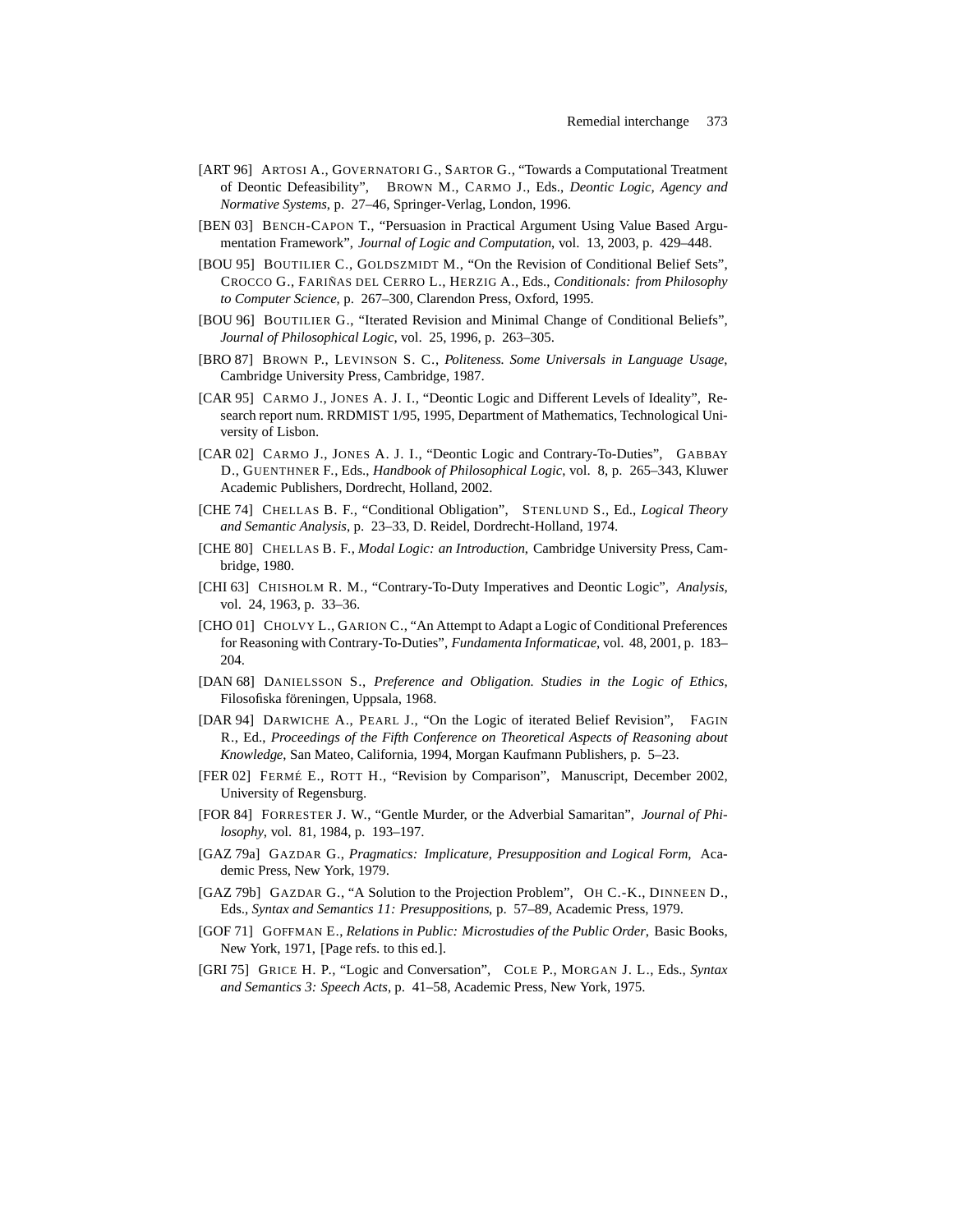- 374 Journal of Applied Non-Classical Logics. Volume 13 n 3-4/2003
- [HAN 69] HANSSON B., "An Analysis of Some Deontic Logics", *Noûs*, vol. 3, 1969, p. 373– 398, Reprinted in [**?**, p. 121–147].
- [HAN 99] HANSEN J., "On Relations between Åqvist's Deontic System G and Van Eck's Deontic Temporal Logic", MCNAMARA P., PRAKKEN H., Eds., *Norms, Logics and Information Systems*, p. 127–144, IOS Press, Amsterdam, 1999.
- [HOR 01] HORTY J., "Argument Construction and Reinstatement in Logics for Defeasible Reasoning", *Artificial Intelligence and Law*, vol. 9, 2001, p. 1–28.
- [JAC 85] JACKSON F., "On the Semantics and Logic of Obligation", *Mind*, vol. 94, 1985, p. 177–196.
- [JON 85] JONES A. J. I., PÖRN I., "Ideality, Sub-Ideality and deontic logic", *Synthese*, vol. 65, 1985, p. 275–290.
- [KER 94] KERBRAT-ORECCHIONI C., *Les Intéractions Verbales*, vol. III, Colin, Paris, 1994.
- [KRA 90] KRAUS S., LEHMANN D., MAGIDOR M., "Nonmonotonic Reasoning, Preferential Models and Cumulative Logics", *Artificial Intelligence*, vol. 44, 1990, p. 167–207.
- [LEH 95] LEHMANN D., "Belief Revision, Revised", *Proceedings of the Fourteenth International Joint Conference on Artificial Intelligence*, Montreal, Canada, 1995, p. 1534–1541.
- [LEW 74] LEWIS D. K., "Semantical Analysis for Dyadic Deontic Logic", STENLUND S., Ed., *Logical Theory and Semantic Analysis*, p. 1–14, D. Reidel, Dordrecht, 1974.
- [MAK 89] MAKINSON D., "General Theory of Cumulative Inference", REINFRANK M., DE KLEER J., GINSBERG M. L., SANDEWALL E., Eds., *Non-Monotonic Reasoning, 2nd International Workshop*, vol. 346 of *Lecture Notes in Computer Science*, p. 1–18, Springer-Verlag, 1989.
- [MAK 93] MAKINSON D., "Five Faces of Minimality", *Studia Logica*, vol. 52, 1993, p. 339– 379.
- [MAK 01] MAKINSON D., VAN DER TORRE L., "Constraints for Input/Output Logics", *Journal of Philosophical Logic*, vol. 30, 2001, p. 155–185.
- [MAK 03] MAKINSON D., "Ways of Doing Logic: What was Different about AGM 1985", *Journal of Logic and Computation*, vol. 13, 2003, p. 3–13.
- [MCC 80] MCCARTHY J., "Circumscription A Form of Non-Monotonic Reasoning", *Artificial Intelligence*, vol. 13, 1980, p. 27–39.
- [MER 88] MERCER R. E., "Using Default Logic to Derive Natural Language Presuppositions", GOEBEL P., Ed., *Proceedings of the Seventh Biennal Conference of the Canadian Society for Computational Studies of Intelligence*, Morgan Kaufmann, 1988, p. 14–21.
- [MER 90] MERCER R. E., "Deriving Natural Language Presuppositions from Complex Conditionals", *Proceedings of the Eighth Biennal Conference of the Canadian Society for Computational Studies of Intelligence*, Ottawa, May 1990, p. 114–120.
- [MOO 85] MOORE R. C., "Semantical Considerations on Non-Monotonic Logic", *Artificial Intelligence*, vol. 25, 1985, p. 75–94.
- [NAY 03] NAYAK A. C., PAGNUCCO M., PEPPAS P., "Dynamic Belief Revision Operators", *Artificial Intelligence*, vol. 146, 2003, p. 193–228.
- [OWE 83] OWEN O., *Apologies and Remedial Interchanges. A Study of Language Use in Social Interaction*, Mouton Publishers, Berlin, 1983.
- [PER 90] PERRAULT C. R., "An Application of Default Logic to Speech Act Theory", CO-HEN P. R., MORGAN J., POLLACK M. E., Eds., *Intentions in Communication*, p. 161–185,